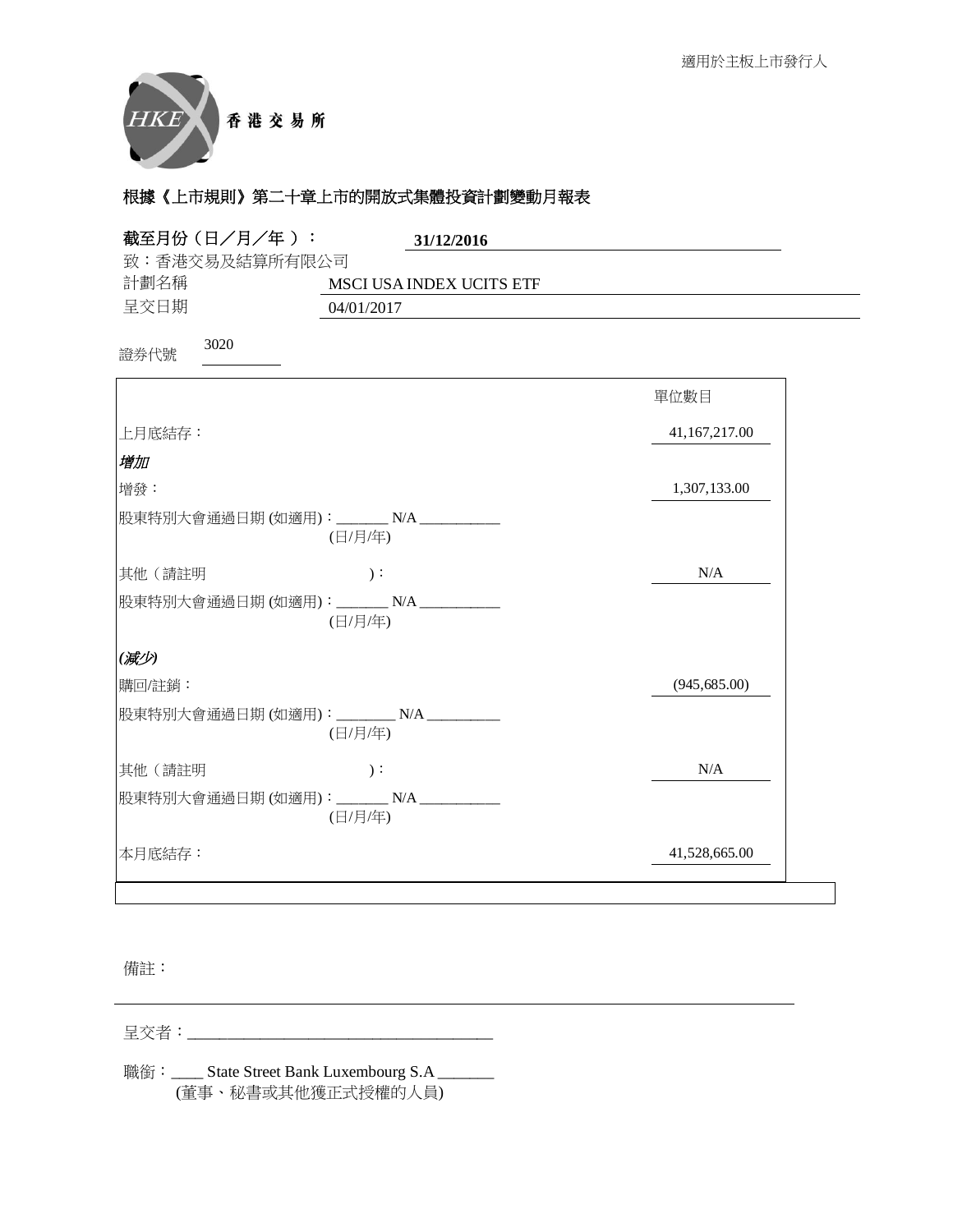

| 截至月份 (日/月/年):                             | 31/12/2016                                     |                |
|-------------------------------------------|------------------------------------------------|----------------|
| 致:香港交易及結算所有限公司<br>計劃名稱                    |                                                |                |
| 呈交日期                                      | MSCI TAIWAN INDEX UCITS ETF (DR)<br>04/01/2017 |                |
| 3036<br>證券代號                              |                                                |                |
|                                           |                                                | 單位數目           |
| 上月底結存:                                    |                                                | 6,308,270.00   |
| 增加                                        |                                                |                |
| 增發:                                       |                                                | N/A            |
| 股東特別大會通過日期 (如適用):_______ N/A __________   | (日/月/年)                                        |                |
| 其他(請註明                                    | $)$ :                                          | N/A            |
| 股東特別大會通過日期 (如適用): _______ N/A ___________ | (日/月/年)                                        |                |
| (减少)                                      |                                                |                |
| 購回/註銷:                                    |                                                | (2,465,000.00) |
| 股東特別大會通過日期(如適用): ________N/A ________     | (日/月/年)                                        |                |
| 其他(請註明                                    | $)$ :                                          | N/A            |
| 股東特別大會通過日期(如適用): _______N/A ___________   | (日/月/年)                                        |                |
| 本月底結存:                                    |                                                | 3,843,270.00   |

備註:

⏰Ṍ侭烉\_\_\_\_\_\_\_\_\_\_\_\_\_\_\_\_\_\_\_\_\_\_\_\_\_\_\_\_\_\_\_\_\_\_\_\_\_\_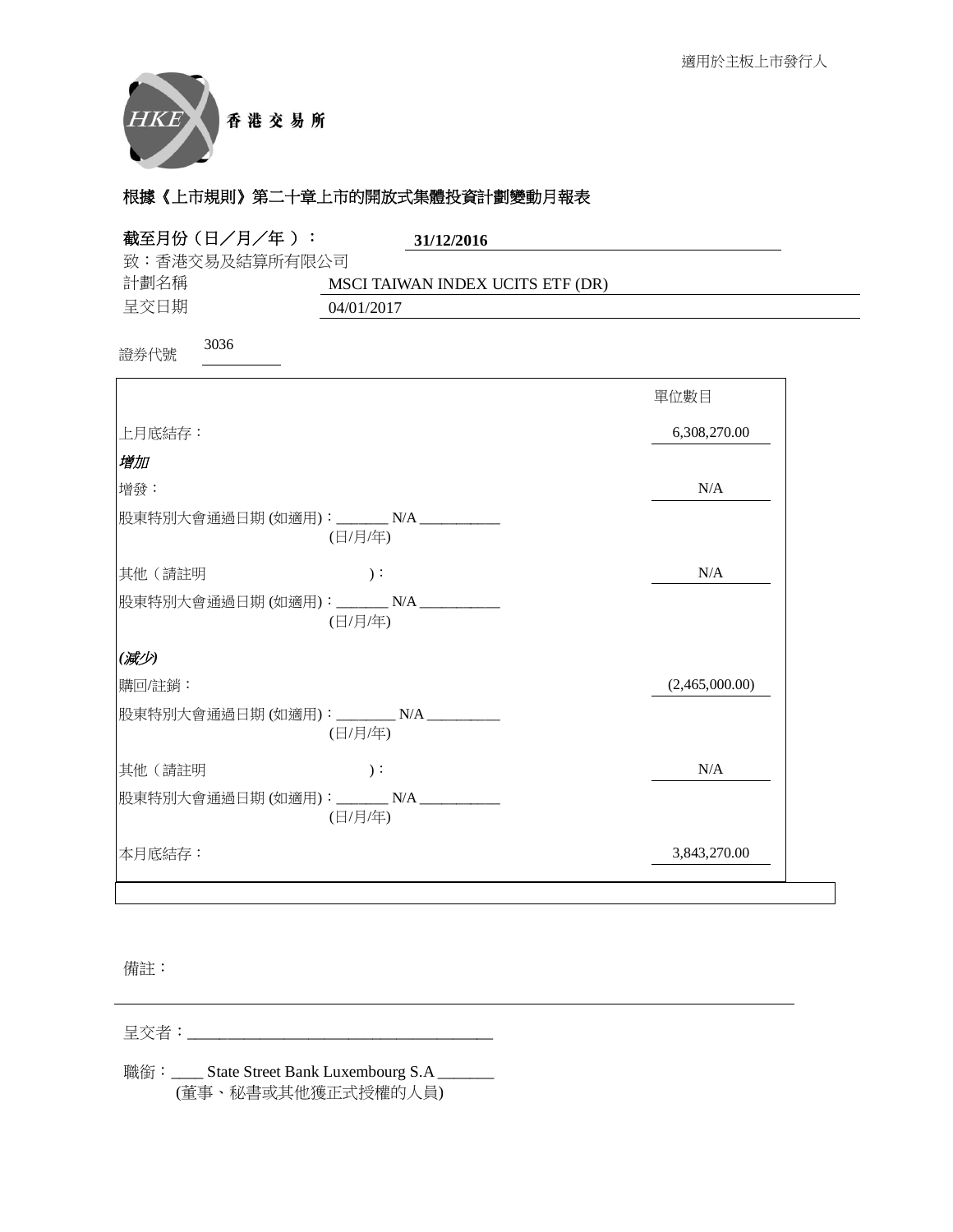

| 截至月份 (日/月/年):<br>致:香港交易及結算所有限公司       | 31/12/2016                                          |              |
|---------------------------------------|-----------------------------------------------------|--------------|
| 計劃名稱                                  | NIFTY 50 UCITS ETF                                  |              |
| 呈交日期                                  | 04/01/2017                                          |              |
| 3015<br>證券代號                          |                                                     |              |
|                                       |                                                     | 單位數目         |
| 上月底結存:                                |                                                     | 1,662,347.00 |
| 增加                                    |                                                     |              |
| 增發:                                   |                                                     | N/A          |
|                                       | 股東特別大會通過日期(如適用): _______N/A __________<br>(日/月/年)   |              |
| 其他(請註明                                | $)$ :                                               | N/A          |
|                                       | 股東特別大會通過日期 (如適用):_______ N/A ___________<br>(日/月/年) |              |
| $\lambda$ and $\lambda$ and $\lambda$ |                                                     |              |

| (减少)                                       |              |
|--------------------------------------------|--------------|
| 購回/註銷:                                     | N/A          |
| 股東特別大會通過日期 (如適用): _______ N/A _<br>(日/月/年) |              |
| 其他(請註明<br>$\cdot$                          | N/A          |
| 股東特別大會通過日期(如適用): ______<br>N/A<br>(日/月/年)  |              |
| 本月底結存:                                     | 1,662,347.00 |

#### 備註:

⏰Ṍ侭烉\_\_\_\_\_\_\_\_\_\_\_\_\_\_\_\_\_\_\_\_\_\_\_\_\_\_\_\_\_\_\_\_\_\_\_\_\_\_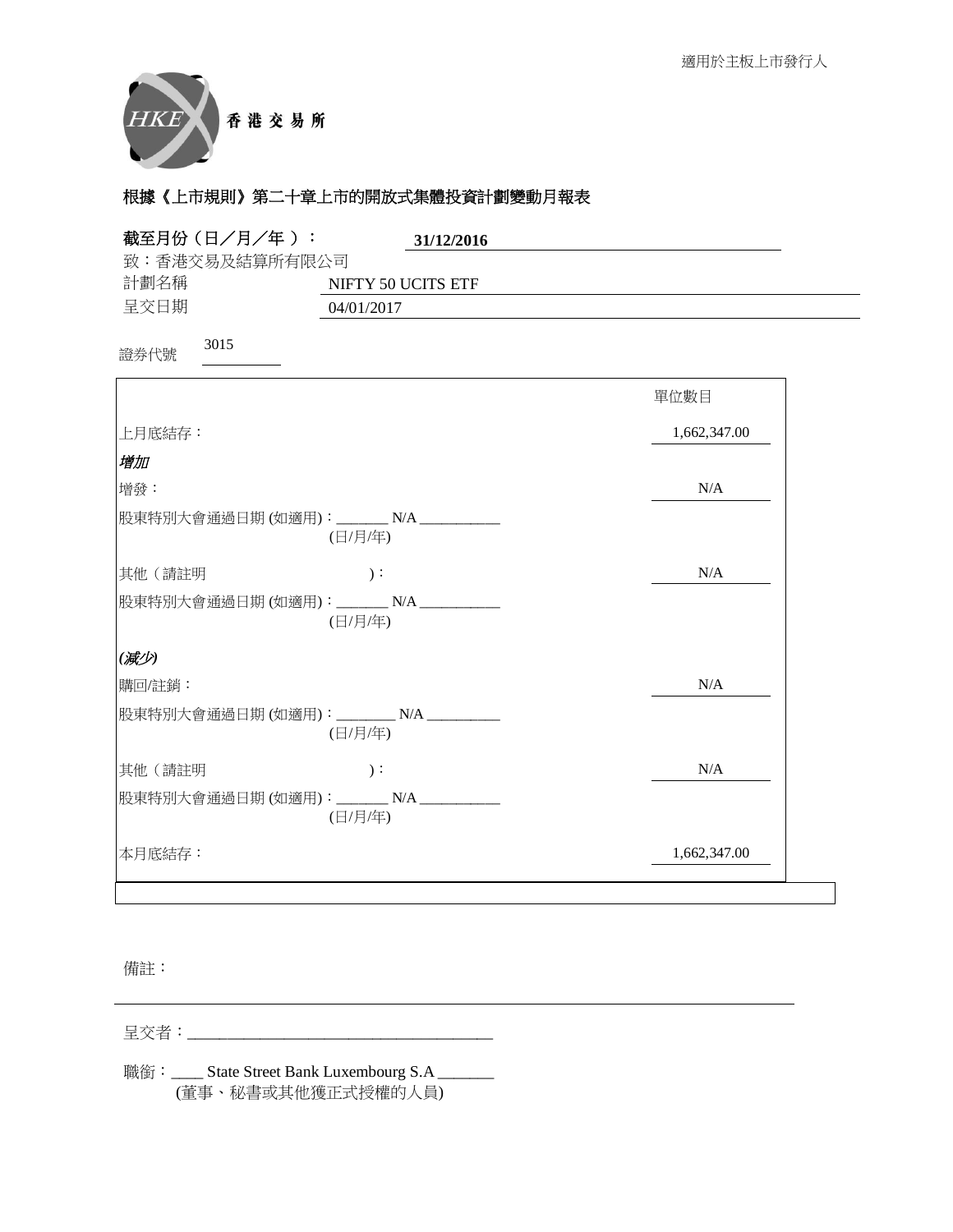

| 截至月份 (日/月/年):                            | 31/12/2016                      |              |
|------------------------------------------|---------------------------------|--------------|
| 致:香港交易及結算所有限公司                           |                                 |              |
| 計劃名稱                                     | MSCI KOREA INDEX UCITS ETF (DR) |              |
| 呈交日期                                     | 04/01/2017                      |              |
| 2848<br>證券代號                             |                                 |              |
|                                          |                                 | 單位數目         |
| 上月底結存:                                   |                                 | 2,599,253.00 |
| 增加                                       |                                 |              |
| 增發:                                      |                                 | N/A          |
| 股東特別大會通過日期(如適用): _______N/A __________   | (日/月/年)                         |              |
| 其他(請註明                                   | $)$ :                           | N/A          |
| 股東特別大會通過日期(如適用): ______ N/A __________   | (日/月/年)                         |              |
| (减少)                                     |                                 |              |
| 購回/註銷:                                   |                                 | (156,000.00) |
| 股東特別大會通過日期(如適用): ________N/A __________  | (日/月/年)                         |              |
| 其他(請註明                                   | $)$ :                           | N/A          |
| 股東特別大會通過日期 (如適用): _______ N/A __________ | (日/月/年)                         |              |
| 本月底結存:                                   |                                 | 2,443,253.00 |

## 備註:

⏰Ṍ侭烉\_\_\_\_\_\_\_\_\_\_\_\_\_\_\_\_\_\_\_\_\_\_\_\_\_\_\_\_\_\_\_\_\_\_\_\_\_\_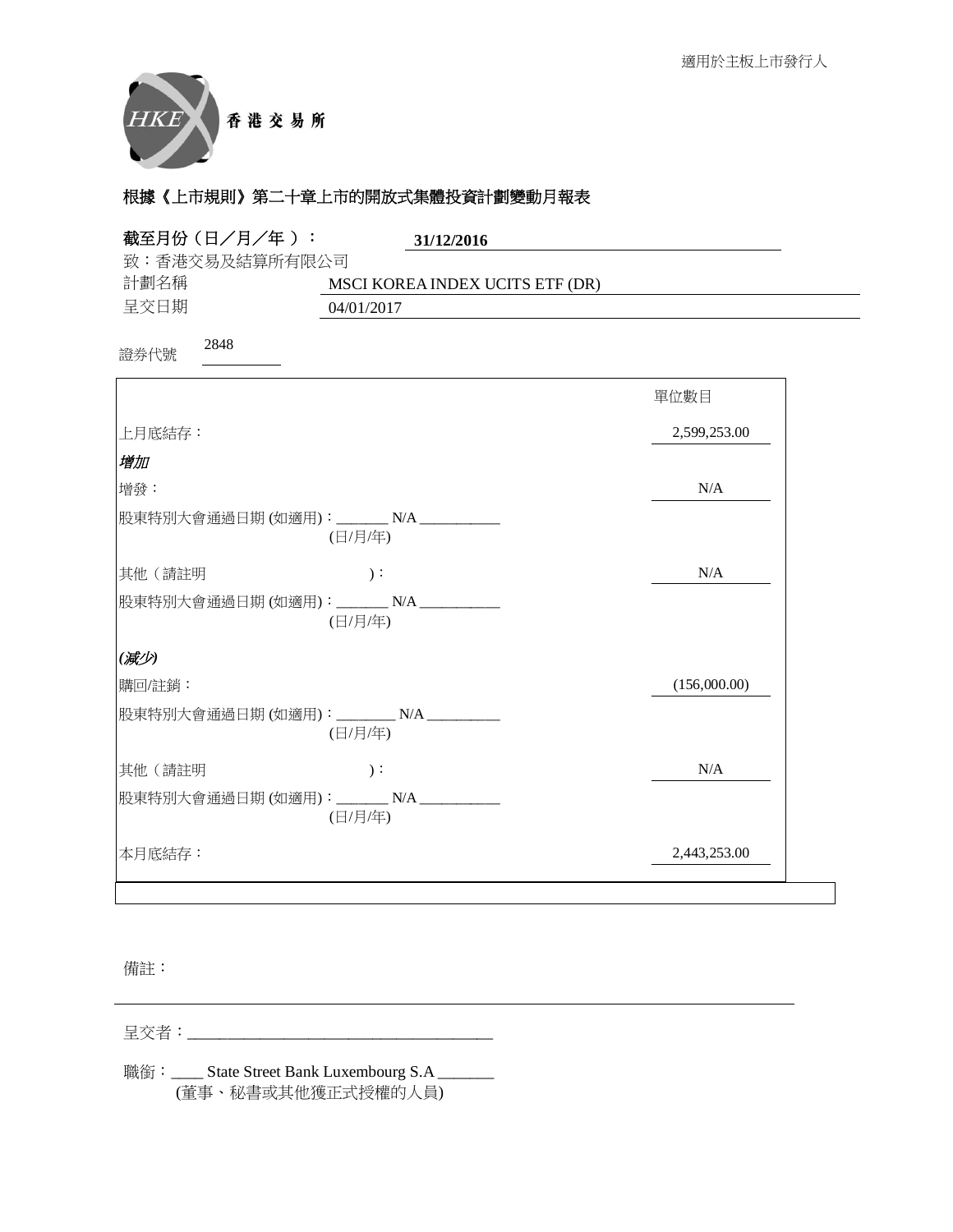

| 截至月份(日/月/年):                            | 31/12/2016                   |              |
|-----------------------------------------|------------------------------|--------------|
| 致:香港交易及結算所有限公司                          |                              |              |
| 計劃名稱                                    | FTSE CHINA 50 UCITS ETF (DR) |              |
| 呈交日期                                    | 04/01/2017                   |              |
| 3007<br>證券代號                            |                              |              |
|                                         |                              | 單位數目         |
| 上月底結存:                                  |                              | 5,524,247.00 |
| 增加                                      |                              |              |
| 增發:                                     |                              | N/A          |
| 股東特別大會通過日期 (如適用):_______ N/A _________  | (日/月/年)                      |              |
| 其他(請註明                                  | $)$ :                        | N/A          |
| 股東特別大會通過日期(如適用): _______N/A ___________ | (日/月/年)                      |              |
| (减少)                                    |                              |              |
| 購回/註銷:                                  |                              | (260,000.00) |
| 股東特別大會通過日期(如適用): ________N/A __________ | (日/月/年)                      |              |
| 其他(請註明                                  | $)$ :                        | N/A          |
| 股東特別大會通過日期(如適用): _______N/A ___________ | (日/月/年)                      |              |
| 本月底結存:                                  |                              | 5,264,247.00 |

## 備註:

⏰Ṍ侭烉\_\_\_\_\_\_\_\_\_\_\_\_\_\_\_\_\_\_\_\_\_\_\_\_\_\_\_\_\_\_\_\_\_\_\_\_\_\_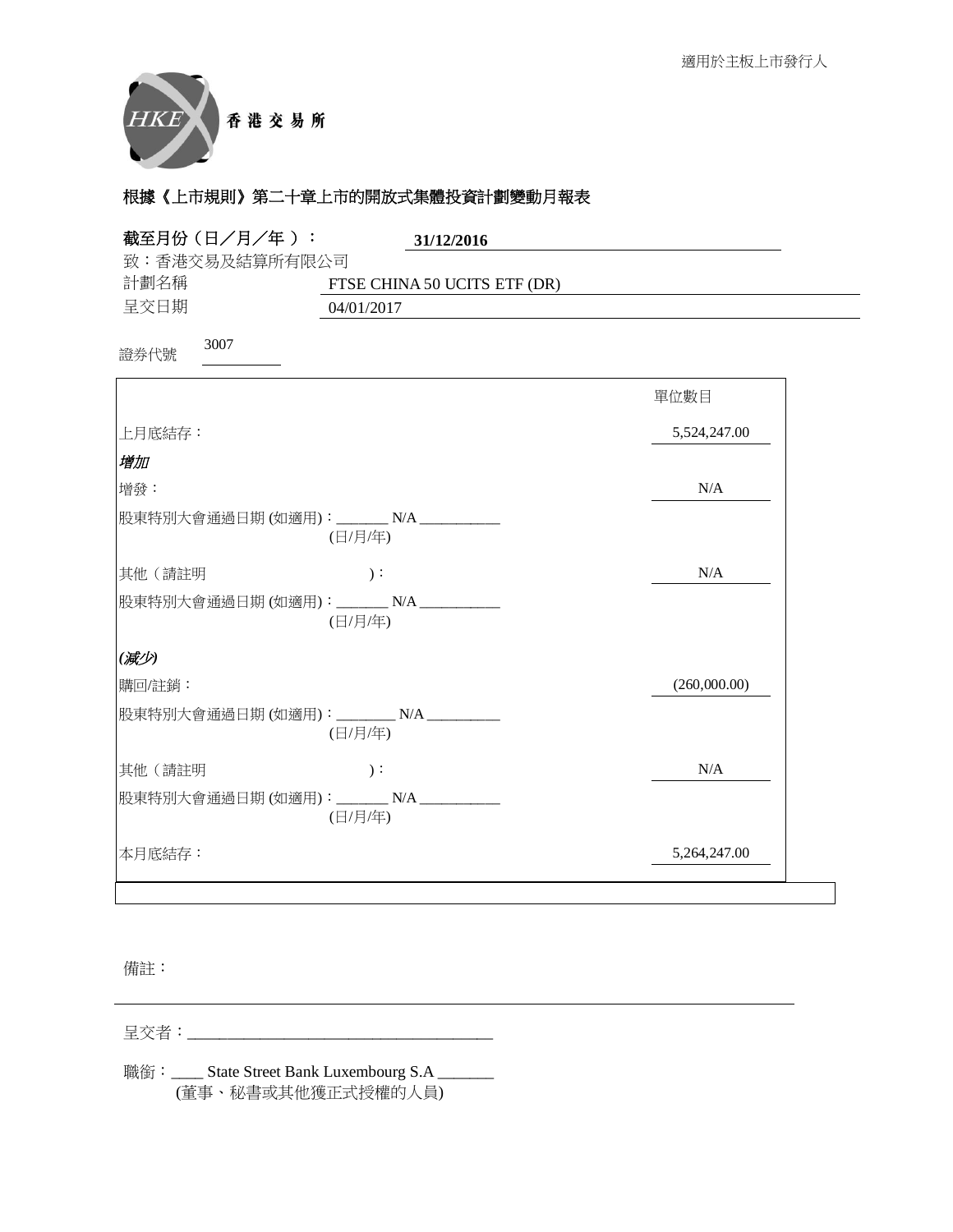

| 截至月份(日/月/年):<br>31/12/2016                          |                |
|-----------------------------------------------------|----------------|
| 致:香港交易及結算所有限公司                                      |                |
| 計劃名稱<br>FTSE VIETNAM UCITS ETF                      |                |
| 呈交日期<br>04/01/2017                                  |                |
| 3087<br>證券代號                                        |                |
|                                                     | 單位數目           |
| 上月底結存:                                              | 13,240,517.00  |
| 增加                                                  |                |
| 增發:                                                 | 184,072.00     |
| 股東特別大會通過日期 (如適用):_______ N/A _________<br>(日/月/年)   |                |
| 其他 (請註明<br>$)$ :                                    | N/A            |
| 股東特別大會通過日期(如適用): _______ N/A ___________<br>(日/月/年) |                |
| (减少)                                                |                |
| 購回/註銷:                                              | (2,298,808.00) |
| 股東特別大會通過日期(如適用): ________ N/A __________<br>(日/月/年) |                |
| 其他(請註明<br>$)$ :                                     | N/A            |
| 股東特別大會通過日期 (如適用):_______ N/A __________<br>(日/月/年)  |                |
| 本月底結存:                                              | 11,125,781.00  |

#### 備註:

⏰Ṍ侭烉\_\_\_\_\_\_\_\_\_\_\_\_\_\_\_\_\_\_\_\_\_\_\_\_\_\_\_\_\_\_\_\_\_\_\_\_\_\_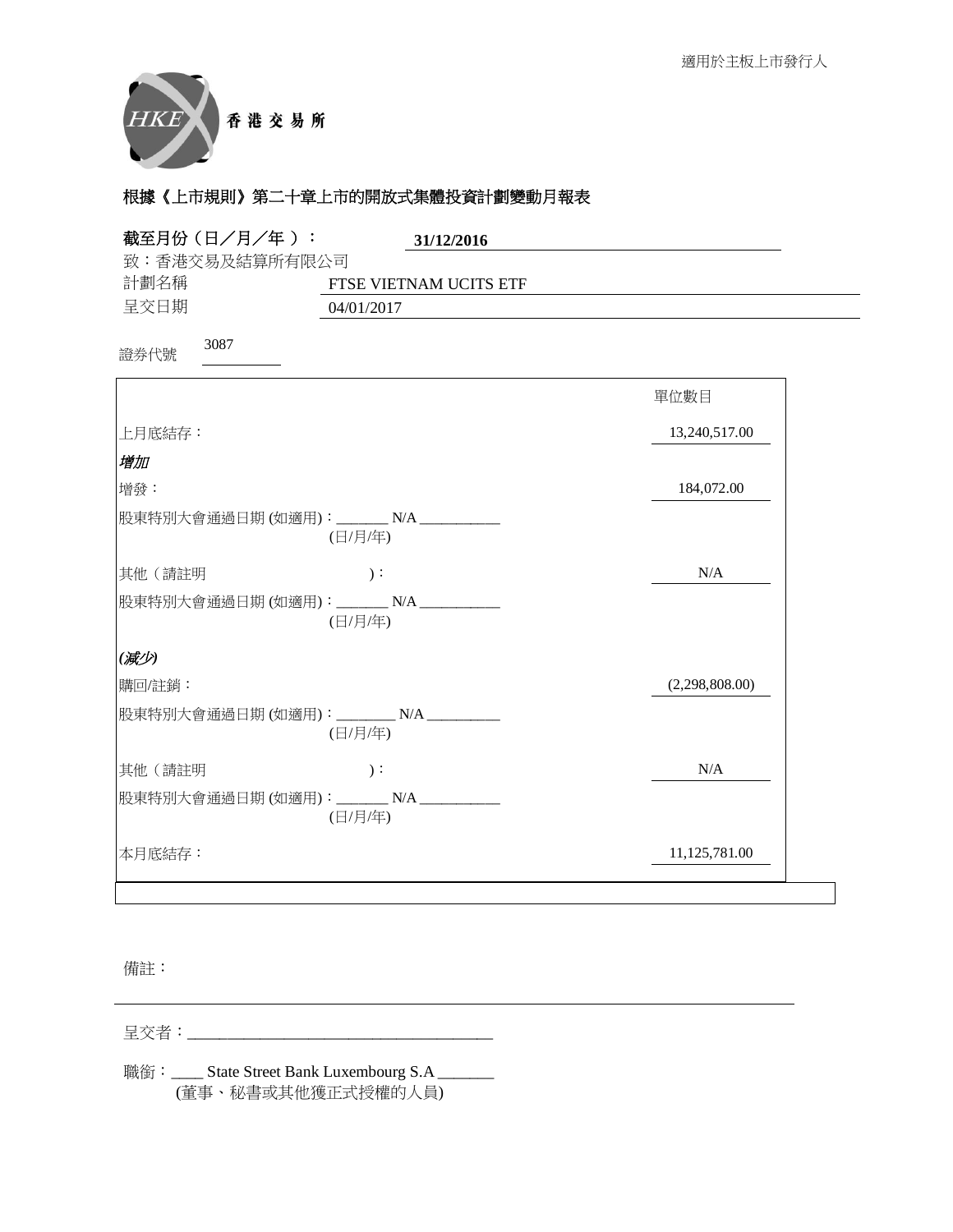

| 截至月份 (日/月/年):                            | 31/12/2016                 |                |
|------------------------------------------|----------------------------|----------------|
| 致:香港交易及結算所有限公司<br>計劃名稱                   | MSCI WORLD INDEX UCITS ETF |                |
| 呈交日期                                     | 04/01/2017                 |                |
| 3019<br>證券代號                             |                            |                |
|                                          |                            | 單位數目           |
| 上月底結存:                                   |                            | 5,108,500.00   |
| 增加                                       |                            |                |
| 增發:                                      |                            | 543,702.00     |
| 股東特別大會通過日期 (如適用):_______ N/A __________  | (日/月/年)                    |                |
| 其他(請註明                                   | $)$ :                      | N/A            |
| 股東特別大會通過日期(如適用): _______ N/A ___________ | (日/月/年)                    |                |
| (减少)                                     |                            |                |
| 購回/註銷:                                   |                            | (1,087,404.00) |
| 股東特別大會通過日期(如適用): ________N/A __________  | (日/月/年)                    |                |
| 其他(請註明                                   | $)$ :                      | N/A            |
| 股東特別大會通過日期 (如適用):_______ N/A __________  | (日/月/年)                    |                |
| 本月底結存:                                   |                            | 4,564,798.00   |

## 備註:

⏰Ṍ侭烉\_\_\_\_\_\_\_\_\_\_\_\_\_\_\_\_\_\_\_\_\_\_\_\_\_\_\_\_\_\_\_\_\_\_\_\_\_\_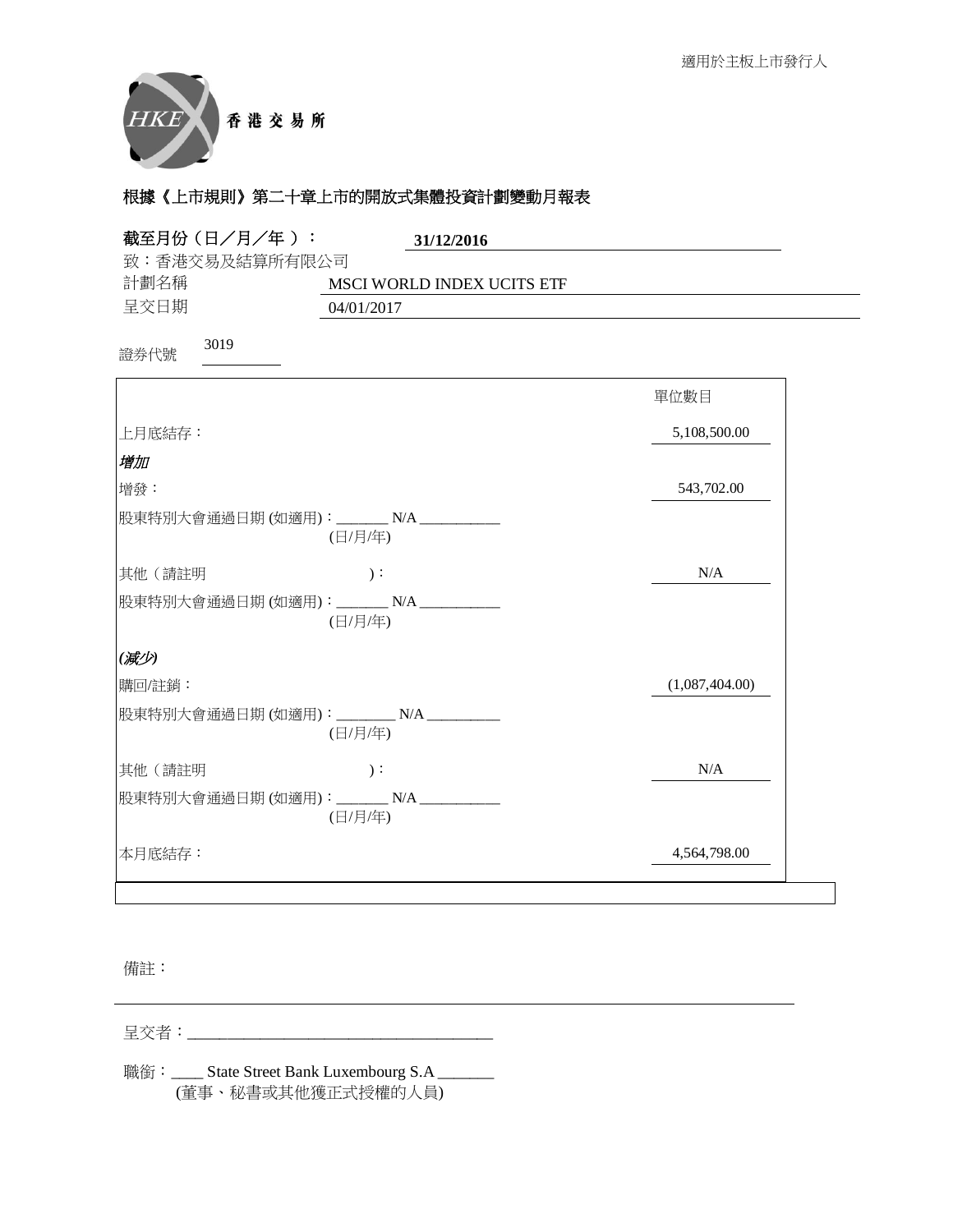

| 截至月份 (日/月/年):<br>31/12/2016<br>致:香港交易及結算所有限公司       |              |
|-----------------------------------------------------|--------------|
| 計劃名稱<br>MSCI EMERGING MARKETS INDEX UCITS ETF       |              |
| 呈交日期<br>04/01/2017                                  |              |
| 3009<br>證券代號                                        |              |
|                                                     | 單位數目         |
| 上月底結存:                                              | 2,381,000.00 |
| 增加                                                  |              |
| 增發:                                                 | N/A          |
| 股東特別大會通過日期(如適用): _______N/A _________<br>(日/月/年)    |              |
| 其他(請註明<br>$)$ :                                     | N/A          |
| 股東特別大會通過日期(如適用): _______ N/A ___________<br>(日/月/年) |              |
| (减少)                                                |              |
| 購回/註銷:                                              | N/A          |
| 股東特別大會通過日期(如適用): ________N/A _________<br>(日/月/年)   |              |
| 其他 (請註明<br>$)$ :                                    | $\rm N/A$    |
| 股東特別大會通過日期 (如適用):_______ N/A __________<br>(日/月/年)  |              |
| 本月底結存:                                              | 2,381,000.00 |

## 備註:

⏰Ṍ侭烉\_\_\_\_\_\_\_\_\_\_\_\_\_\_\_\_\_\_\_\_\_\_\_\_\_\_\_\_\_\_\_\_\_\_\_\_\_\_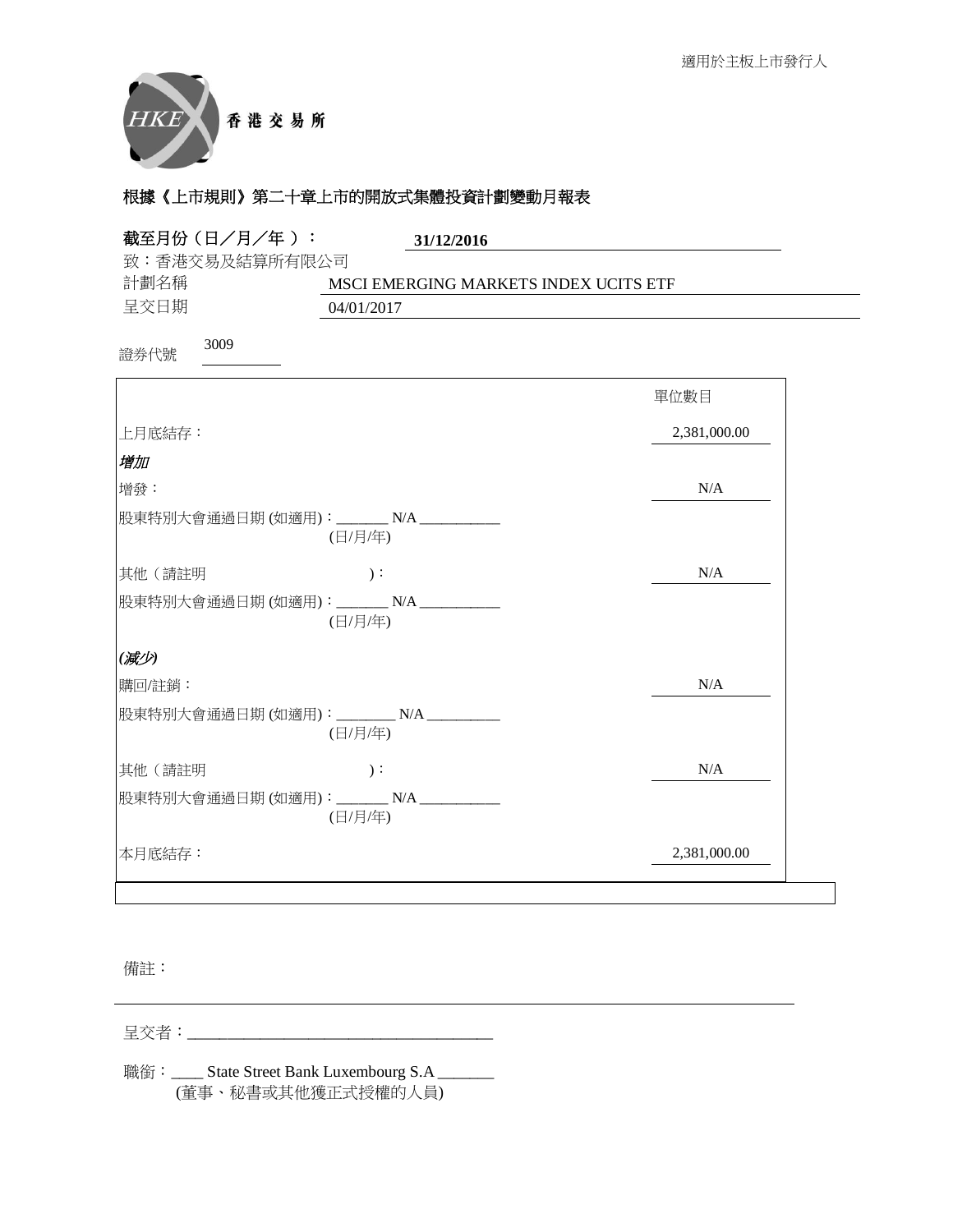

| 截至月份(日/月/年):<br>31/12/2016                         |            |
|----------------------------------------------------|------------|
| 致:香港交易及結算所有限公司                                     |            |
| 計劃名稱<br>MSCI EM ASIA INDEX UCITS ETF               |            |
| 呈交日期<br>04/01/2017                                 |            |
| 3035<br>證券代號                                       |            |
|                                                    | 單位數目       |
| 上月底結存:                                             | 939,000.00 |
| 增加                                                 |            |
| 增發:                                                | N/A        |
| 股東特別大會通過日期 (如適用):_______ N/A __________<br>(日/月/年) |            |
| 其他(請註明<br>$)$ :                                    | N/A        |
| 股東特別大會通過日期(如適用): _______ N/A __________<br>(日/月/年) |            |
| (减少)                                               |            |
| 購回/註銷:                                             | N/A        |
| 股東特別大會通過日期(如適用): _______ N/A _________<br>(日/月/年)  |            |
| 其他(請註明<br>$)$ :                                    | N/A        |
| 股東特別大會通過日期 (如適用):_______ N/A _________<br>(日/月/年)  |            |
| 本月底結存:                                             | 939,000.00 |

## 備註:

⏰Ṍ侭烉\_\_\_\_\_\_\_\_\_\_\_\_\_\_\_\_\_\_\_\_\_\_\_\_\_\_\_\_\_\_\_\_\_\_\_\_\_\_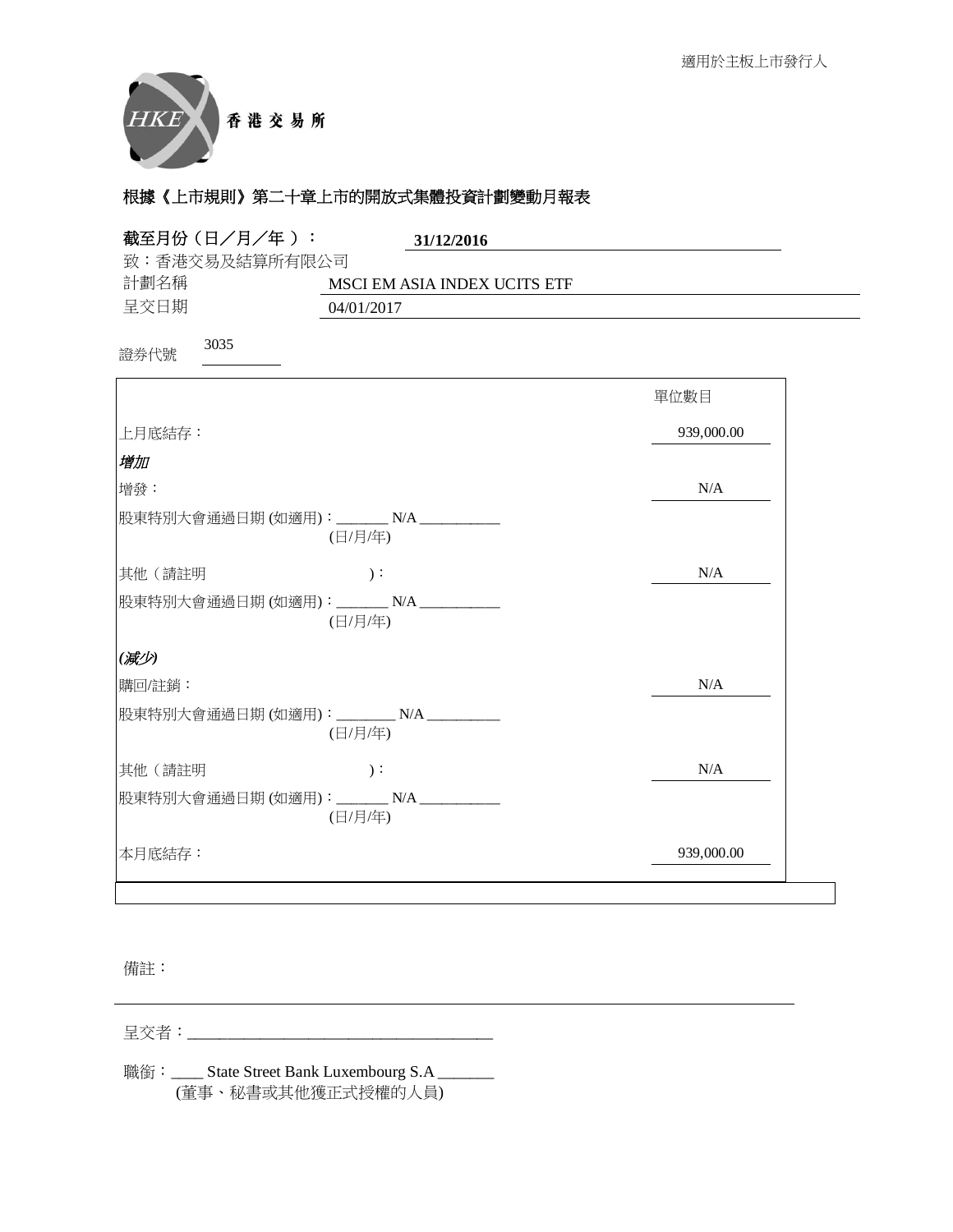

| 截至月份(日/月/年):                             | 31/12/2016                       |                |
|------------------------------------------|----------------------------------|----------------|
| 致:香港交易及結算所有限公司                           |                                  |                |
| 計劃名稱                                     | MSCI BRAZIL INDEX UCITS ETF (DR) |                |
| 呈交日期                                     | 04/01/2017                       |                |
| 3048<br>證券代號                             |                                  |                |
|                                          |                                  | 單位數目           |
| 上月底結存:                                   |                                  | 2,826,618.00   |
| 增加                                       |                                  |                |
| 增發:                                      |                                  | 580,000.00     |
| 股東特別大會通過日期 (如適用):_______ N/A __________  | (日/月/年)                          |                |
| 其他(請註明                                   | $)$ :                            | N/A            |
| 股東特別大會通過日期 (如適用):_______ N/A ___________ | (日/月/年)                          |                |
| (减少)                                     |                                  |                |
| 購回/註銷:                                   |                                  | (1,160,000.00) |
| 股東特別大會通過日期(如適用): _______ N/A __________  | (日/月/年)                          |                |
| 其他(請註明                                   | $)$ :                            | N/A            |
| 股東特別大會通過日期(如適用): _______N/A ___________  | (日/月/年)                          |                |
| 本月底結存:                                   |                                  | 2,246,618.00   |
|                                          |                                  |                |

#### 備註:

⏰Ṍ侭烉\_\_\_\_\_\_\_\_\_\_\_\_\_\_\_\_\_\_\_\_\_\_\_\_\_\_\_\_\_\_\_\_\_\_\_\_\_\_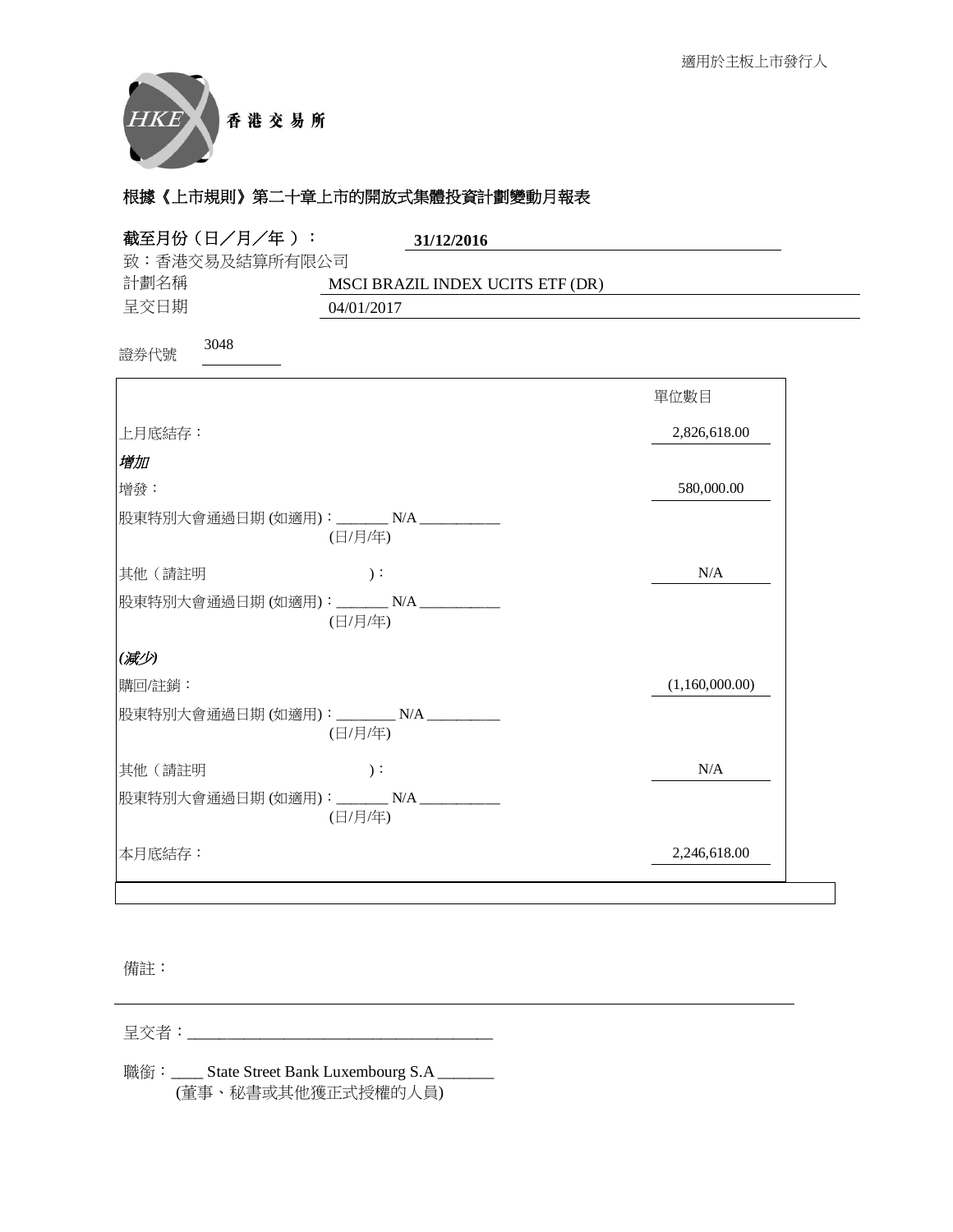

| 截至月份 (日/月/年):<br>致:香港交易及結算所有限公司          | 31/12/2016 |                                            |
|------------------------------------------|------------|--------------------------------------------|
| 計劃名稱                                     |            | MSCI PACIFIC EX JAPAN INDEX UCITS ETF (DR) |
| 呈交日期                                     | 04/01/2017 |                                            |
| 3043<br>證券代號                             |            |                                            |
|                                          |            | 單位數目                                       |
| 上月底結存:                                   |            | 1,110,000.00                               |
| 增加                                       |            |                                            |
| 增發:                                      |            | N/A                                        |
| 股東特別大會通過日期(如適用): _______N/A __________   | (日/月/年)    |                                            |
| 其他(請註明                                   | $)$ :      | N/A                                        |
| 股東特別大會通過日期 (如適用):_______ N/A __________  | (日/月/年)    |                                            |
| (减少)                                     |            |                                            |
| 購回/註銷:                                   |            | N/A                                        |
| 股東特別大會通過日期(如適用): ________N/A __________  | (日/月/年)    |                                            |
| 其他(請註明                                   | $)$ :      | N/A                                        |
| 股東特別大會通過日期 (如適用):_______ N/A ___________ | (日/月/年)    |                                            |
| 本月底結存:                                   |            | 1,110,000.00                               |

## 備註:

⏰Ṍ侭烉\_\_\_\_\_\_\_\_\_\_\_\_\_\_\_\_\_\_\_\_\_\_\_\_\_\_\_\_\_\_\_\_\_\_\_\_\_\_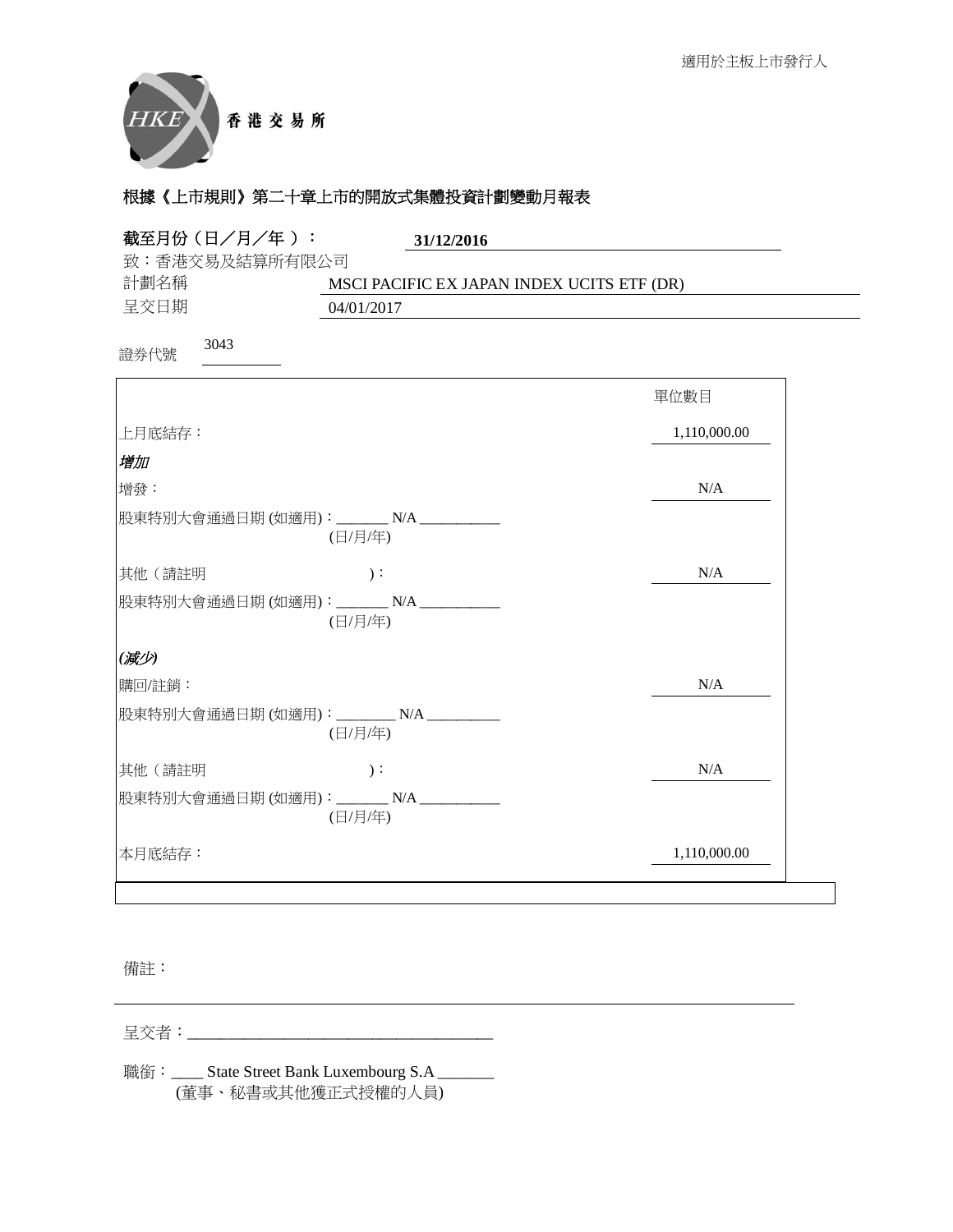

| 截至月份 (日/月/年):<br>31/12/2016                        |                |
|----------------------------------------------------|----------------|
| 致:香港交易及結算所有限公司                                     |                |
| 計劃名稱<br>MSCI RUSSIA CAPPED INDEX UCITS ETF         |                |
| 呈交日期<br>04/01/2017                                 |                |
| 3027<br>證券代號                                       |                |
|                                                    | 單位數目           |
| 上月底結存:                                             | 9,712,000.00   |
| 增加                                                 |                |
| 增發:                                                | 1,458,140.00   |
| 股東特別大會通過日期(如適用): _______ N/A _________<br>(日/月/年)  |                |
| 其他(請註明<br>$)$ :                                    | N/A            |
| 股東特別大會通過日期(如適用): ______ N/A __________<br>(日/月/年)  |                |
| (减少)                                               |                |
| 購回/註銷:                                             | (4,656,670.00) |
| 股東特別大會通過日期(如適用): ________N/A __________<br>(日/月/年) |                |
| 其他(請註明<br>$)$ :                                    | N/A            |
| 股東特別大會通過日期(如適用): _______N/A ___________<br>(日/月/年) |                |
| 本月底結存:                                             | 6,513,470.00   |

## 備註:

⏰Ṍ侭烉\_\_\_\_\_\_\_\_\_\_\_\_\_\_\_\_\_\_\_\_\_\_\_\_\_\_\_\_\_\_\_\_\_\_\_\_\_\_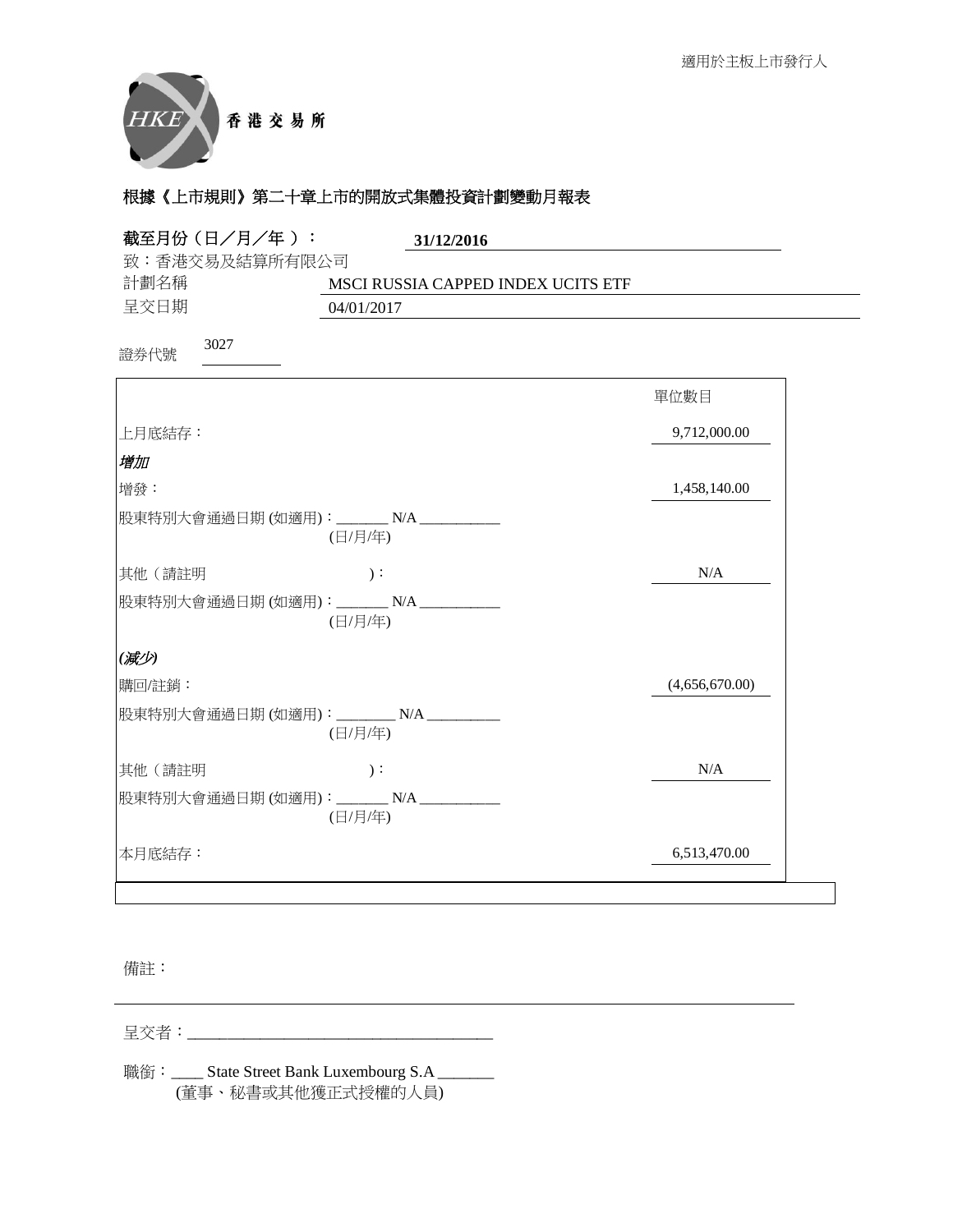

| 截至月份 (日/月/年):  | 31/12/2016                                          |                 |
|----------------|-----------------------------------------------------|-----------------|
| 致:香港交易及結算所有限公司 |                                                     |                 |
| 計劃名稱<br>呈交日期   | CSI300 UCITS ETF<br>04/01/2017                      |                 |
| 3049<br>證券代號   |                                                     |                 |
|                |                                                     | 單位數目            |
| 上月底結存:         |                                                     | 66,133,000.00   |
| 增加             |                                                     |                 |
| 增發:            |                                                     | 8,756,161.00    |
|                | 股東特別大會通過日期 (如適用): _______ N/A _________<br>(日/月/年)  |                 |
| 其他(請註明         | $)$ :                                               | N/A             |
|                | 股東特別大會通過日期(如適用): _______ N/A ___________<br>(日/月/年) |                 |
| (减少)           |                                                     |                 |
| 購回/註銷:         |                                                     | (17,512,322.00) |
|                | 股東特別大會通過日期(如適用): ________N/A _________<br>(日/月/年)   |                 |
| 其他 (請註明        | $)$ :                                               | N/A             |
|                | 股東特別大會通過日期 (如適用):_______ N/A ___________<br>(日/月/年) |                 |
| 本月底結存:         |                                                     | 57,376,839.00   |

## 備註:

⏰Ṍ侭烉\_\_\_\_\_\_\_\_\_\_\_\_\_\_\_\_\_\_\_\_\_\_\_\_\_\_\_\_\_\_\_\_\_\_\_\_\_\_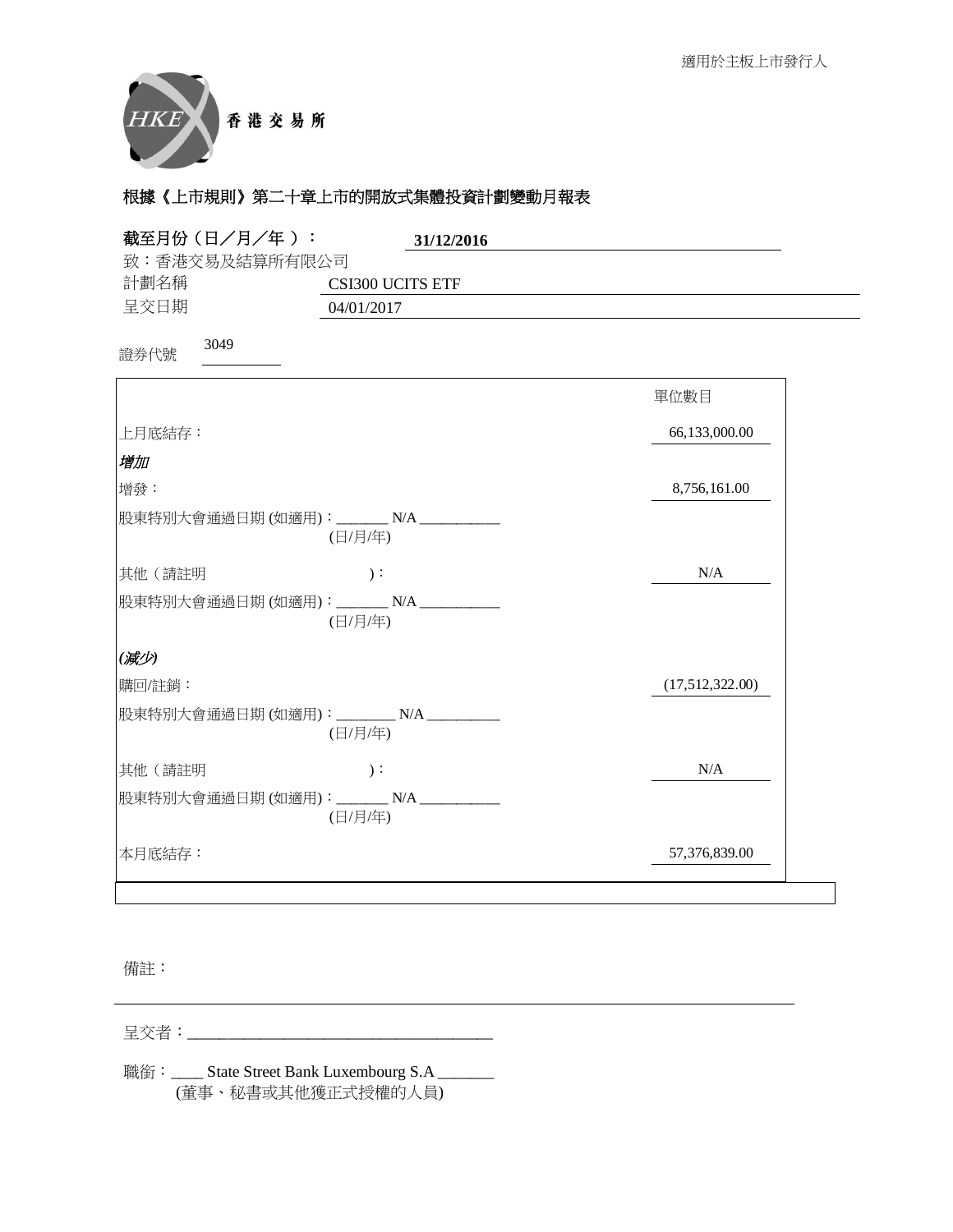

| 截至月份 (日/月/年):          | 31/12/2016                                          |              |
|------------------------|-----------------------------------------------------|--------------|
| 致:香港交易及結算所有限公司<br>計劃名稱 |                                                     |              |
| 呈交日期                   | <b>CSI300 BANKS UCITS ETF</b><br>04/01/2017         |              |
| 3061<br>證券代號           |                                                     |              |
|                        |                                                     | 單位數目         |
| 上月底結存:                 |                                                     | 1,344,000.00 |
| 增加                     |                                                     |              |
| 增發:                    |                                                     | N/A          |
|                        | 股東特別大會通過日期 (如適用): _______ N/A _________<br>(日/月/年)  |              |
| 其他(請註明                 | $)$ :                                               | N/A          |
|                        | 股東特別大會通過日期(如適用): _______ N/A ___________<br>(日/月/年) |              |
| (减少)                   |                                                     |              |
| 購回/註銷:                 |                                                     | N/A          |
|                        | 股東特別大會通過日期(如適用): ________N/A _________<br>(日/月/年)   |              |
| 其他(請註明                 | $)$ :                                               | N/A          |
|                        | 股東特別大會通過日期 (如適用):_______ N/A ___________<br>(日/月/年) |              |
| 本月底結存:                 |                                                     | 1,344,000.00 |

## 備註:

⏰Ṍ侭烉\_\_\_\_\_\_\_\_\_\_\_\_\_\_\_\_\_\_\_\_\_\_\_\_\_\_\_\_\_\_\_\_\_\_\_\_\_\_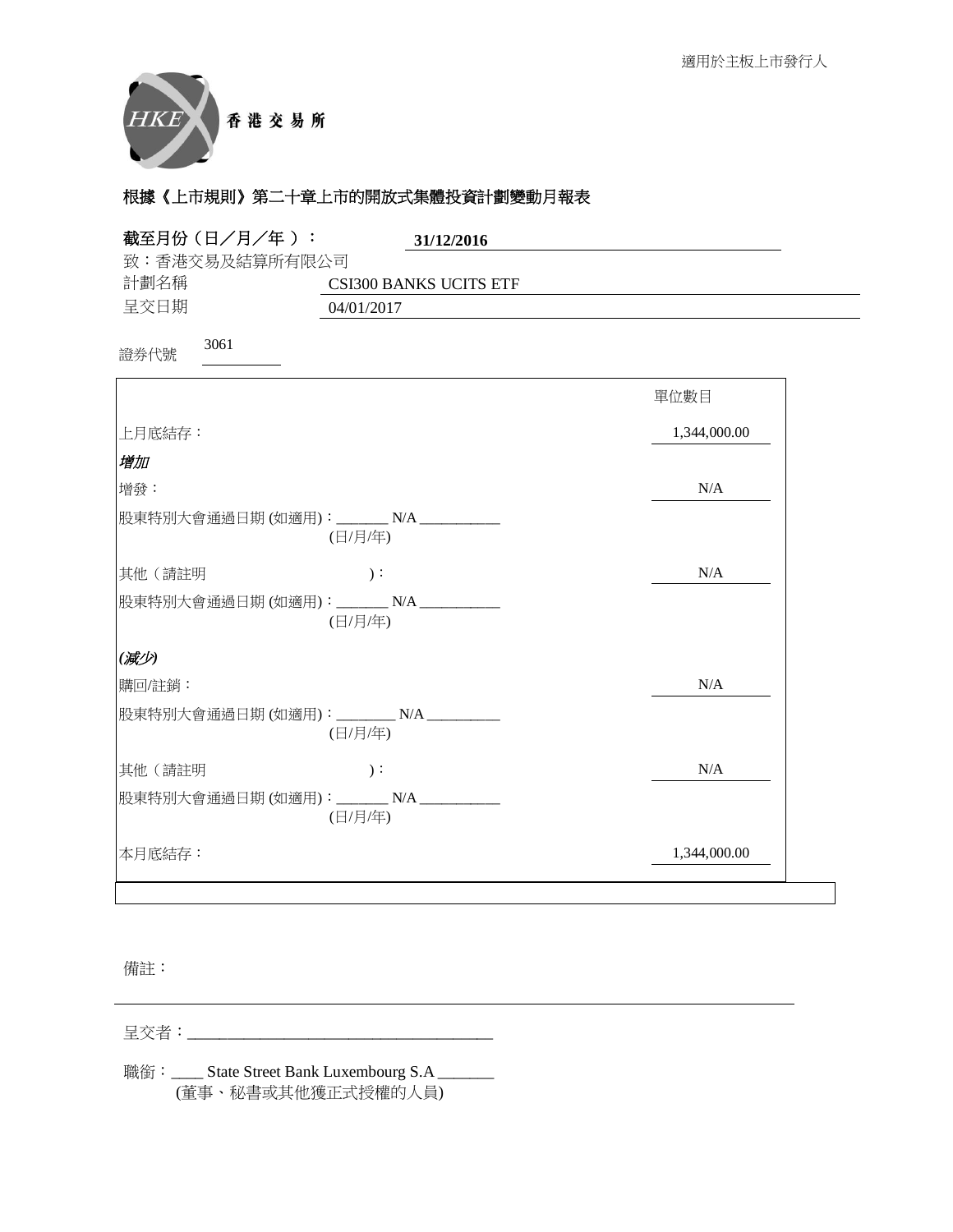

| 截至月份(日/月/年):<br>致:香港交易及結算所有限公司 | 31/12/2016                                         |            |
|--------------------------------|----------------------------------------------------|------------|
| 計劃名稱                           | CSI300 REAL ESTATE UCITS ETF                       |            |
| 呈交日期                           | 04/01/2017                                         |            |
| 2816<br>證券代號                   |                                                    |            |
|                                |                                                    | 單位數目       |
| 上月底結存:                         |                                                    | 663,000.00 |
| 增加                             |                                                    |            |
| 增發:                            |                                                    | N/A        |
|                                | 股東特別大會通過日期 (如適用):_______ N/A __________<br>(日/月/年) |            |
| 其他(請註明                         | $)$ :                                              | N/A        |
|                                | 股東特別大會通過日期(如適用): _______N/A ___________<br>(日/月/年) |            |
| (减少)                           |                                                    |            |
| 購回/註銷:                         |                                                    | N/A        |
|                                | 股東特別大會通過日期(如適用): ________N/A _________<br>(日/月/年)  |            |
| 其他(請註明                         | $)$ :                                              | $\rm N/A$  |
|                                | 股東特別大會通過日期(如適用): _______ N/A __________<br>(日/月/年) |            |
| 本月底結存:                         |                                                    | 663,000.00 |

備註:

⏰Ṍ侭烉\_\_\_\_\_\_\_\_\_\_\_\_\_\_\_\_\_\_\_\_\_\_\_\_\_\_\_\_\_\_\_\_\_\_\_\_\_\_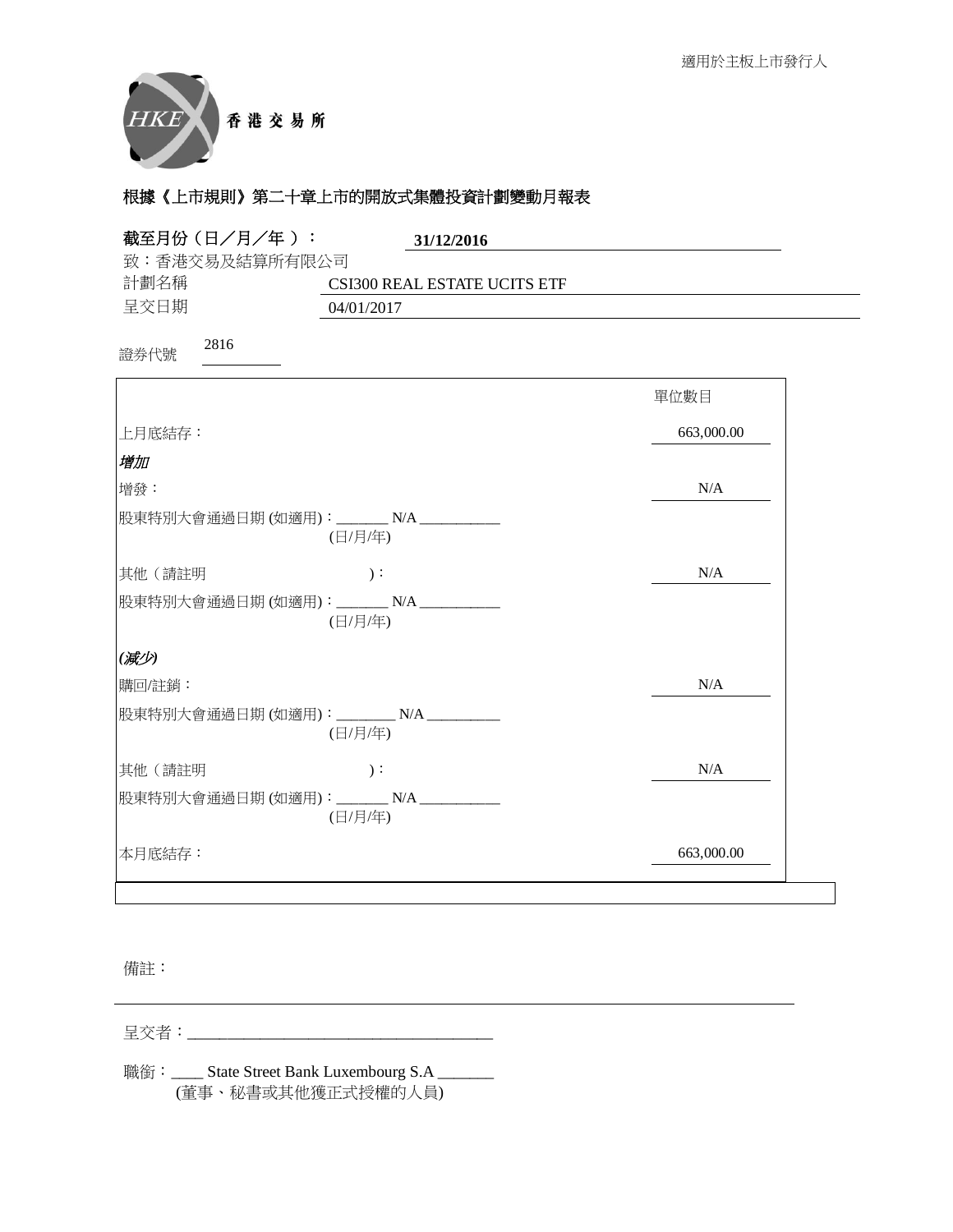

| 截至月份(日/月/年):   | 31/12/2016                                        |              |
|----------------|---------------------------------------------------|--------------|
| 致:香港交易及結算所有限公司 |                                                   |              |
| 計劃名稱           | <b>CSI300 MATERIALS UCITS ETF</b>                 |              |
| 呈交日期           | 04/01/2017                                        |              |
| 3062<br>證券代號   |                                                   |              |
|                |                                                   | 單位數目         |
| 上月底結存:         |                                                   | 1,865,000.00 |
| 增加             |                                                   |              |
| 增發:            |                                                   | N/A          |
|                | 股東特別大會通過日期(如適用): _______ N/A _________<br>(日/月/年) |              |
| 其他 (請註明        | $)$ :                                             | N/A          |
|                | 股東特別大會通過日期(如適用): ______ N/A __________<br>(日/月/年) |              |
| (减少)           |                                                   |              |
| 購回/註銷:         |                                                   | N/A          |
|                | 股東特別大會通過日期(如適用): _______ N/A _________<br>(日/月/年) |              |
| 其他(請註明         | $)$ :                                             | N/A          |
|                | 股東特別大會通過日期 (如適用):_______ N/A _________<br>(日/月/年) |              |
| 本月底結存:         |                                                   | 1,865,000.00 |

## 備註:

⏰Ṍ侭烉\_\_\_\_\_\_\_\_\_\_\_\_\_\_\_\_\_\_\_\_\_\_\_\_\_\_\_\_\_\_\_\_\_\_\_\_\_\_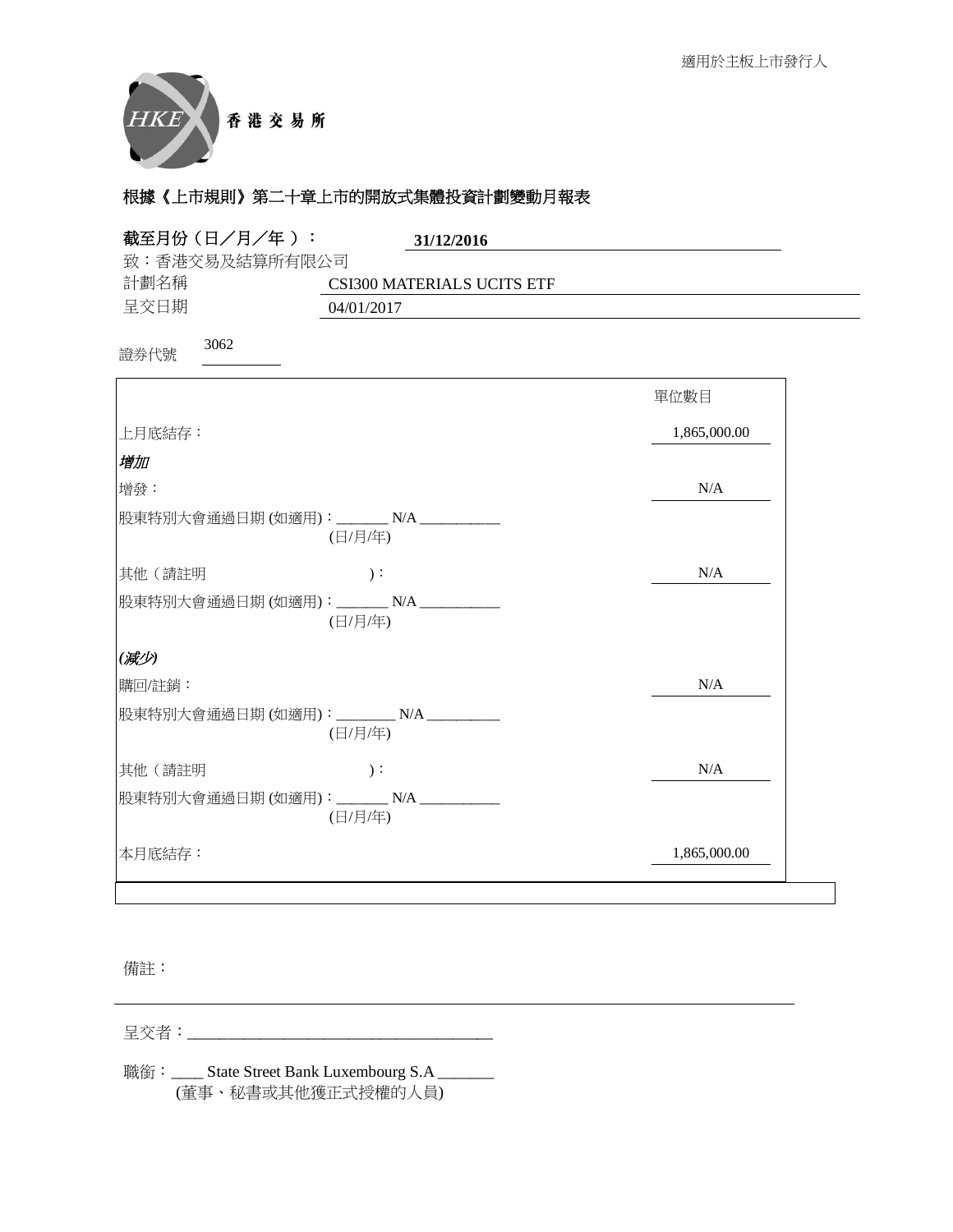

| 截至月份 (日/月/年):          | 31/12/2016                                         |              |
|------------------------|----------------------------------------------------|--------------|
| 致:香港交易及結算所有限公司<br>計劃名稱 | CSI300 CONSUMER DISCRETIONARY UCITS ETF            |              |
| 呈交日期                   | 04/01/2017                                         |              |
| 3025<br>證券代號           |                                                    |              |
|                        |                                                    | 單位數目         |
| 上月底結存:                 |                                                    | 8,227,000.00 |
| 增加                     |                                                    |              |
| 增發:                    |                                                    | N/A          |
|                        | 股東特別大會通過日期(如適用): _______N/A _________<br>(日/月/年)   |              |
| 其他 (請註明                | $)$ :                                              | N/A          |
|                        | 股東特別大會通過日期(如適用): _______N/A ___________<br>(日/月/年) |              |
| (减少)                   |                                                    |              |
| 購回/註銷:                 |                                                    | N/A          |
|                        | 股東特別大會通過日期(如適用): ________N/A __________<br>(日/月/年) |              |
| 其他(請註明                 | $)$ :                                              | N/A          |
|                        | 股東特別大會通過日期(如適用): _______N/A _________<br>(日/月/年)   |              |
| 本月底結存:                 |                                                    | 8,227,000.00 |

## 備註:

⏰Ṍ侭烉\_\_\_\_\_\_\_\_\_\_\_\_\_\_\_\_\_\_\_\_\_\_\_\_\_\_\_\_\_\_\_\_\_\_\_\_\_\_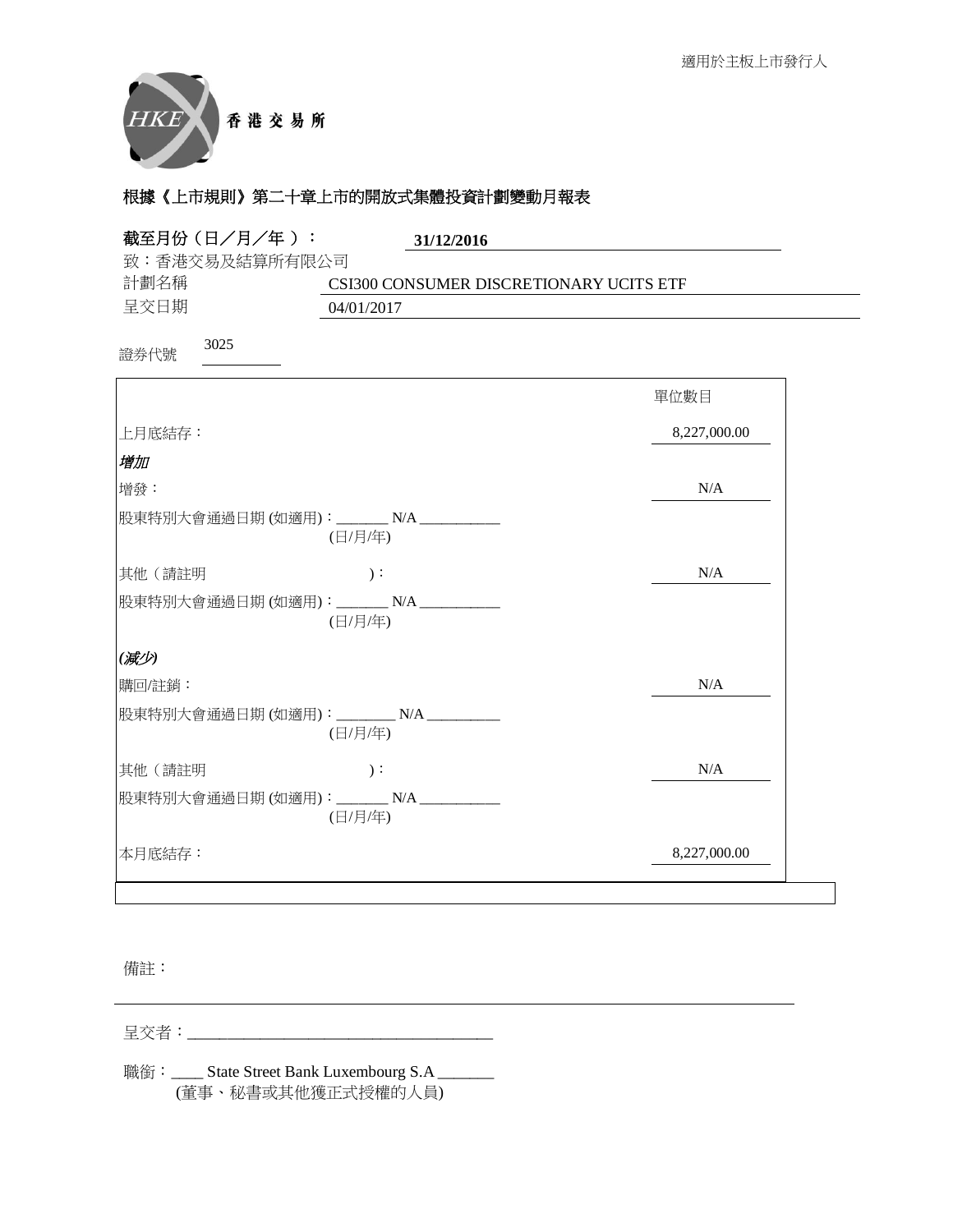

| 截至月份 (日/月/年):  | 31/12/2016                                          |                |
|----------------|-----------------------------------------------------|----------------|
| 致:香港交易及結算所有限公司 |                                                     |                |
| 計劃名稱           | CSI300 HEALTH CARE UCITS ETF                        |                |
| 呈交日期           | 04/01/2017                                          |                |
| 3057<br>證券代號   |                                                     |                |
|                |                                                     | 單位數目           |
| 上月底結存:         |                                                     | 4,260,000.00   |
| 增加             |                                                     |                |
| 增發:            |                                                     | 1,164,383.00   |
|                | 股東特別大會通過日期 (如適用): _______ N/A __________<br>(日/月/年) |                |
| 其他 (請註明        | $)$ :                                               | N/A            |
|                | 股東特別大會通過日期 (如適用):_______ N/A __________<br>(日/月/年)  |                |
| (减少)           |                                                     |                |
| 購回/註銷:         |                                                     | (2,328,766.00) |
|                | 股東特別大會通過日期(如適用): ________N/A __________<br>(日/月/年)  |                |
| 其他(請註明         | $)$ :                                               | N/A            |
|                | 股東特別大會通過日期(如適用): _______ N/A __________<br>(日/月/年)  |                |
| 本月底結存:         |                                                     | 3,095,617.00   |

## 備註:

⏰Ṍ侭烉\_\_\_\_\_\_\_\_\_\_\_\_\_\_\_\_\_\_\_\_\_\_\_\_\_\_\_\_\_\_\_\_\_\_\_\_\_\_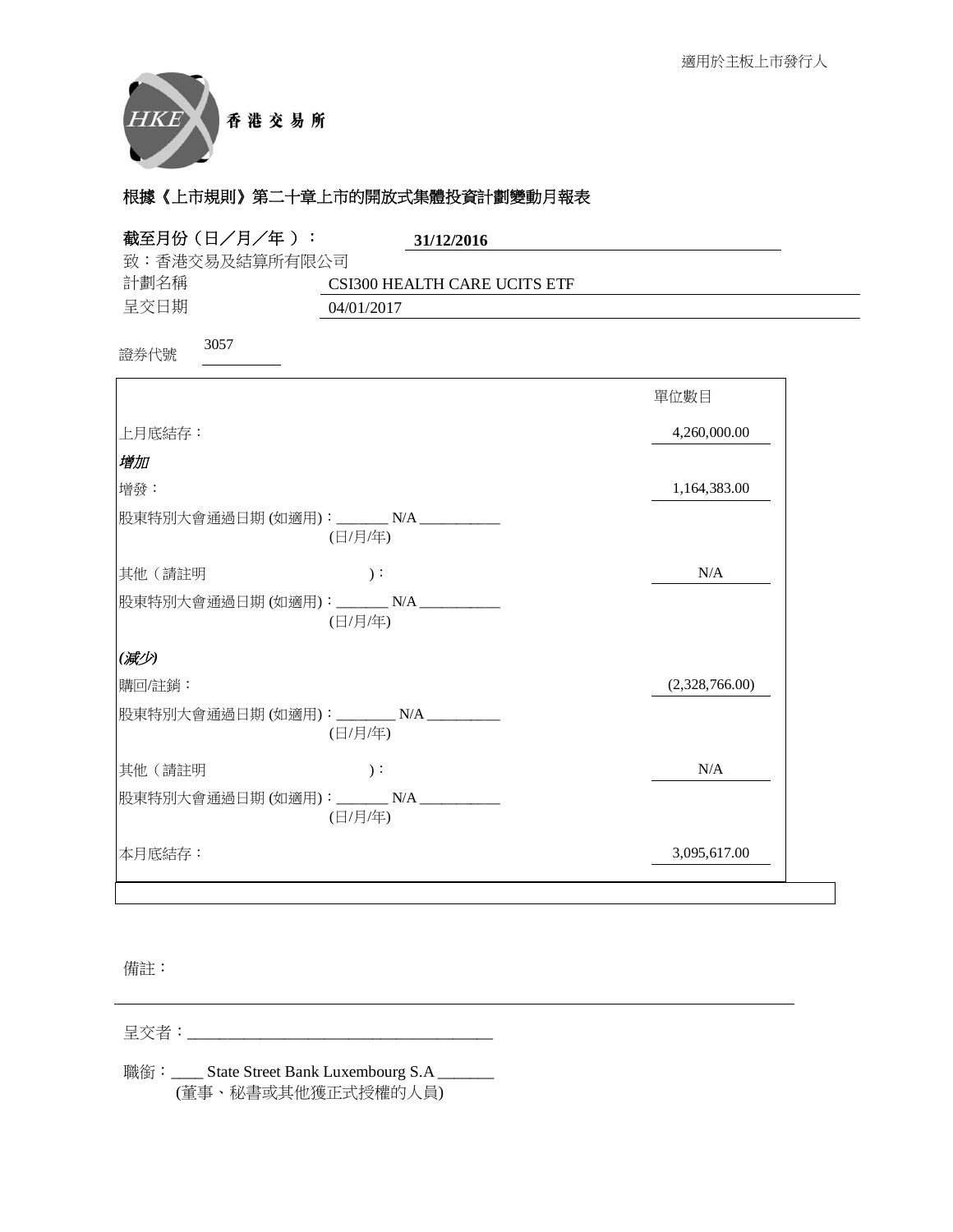

| 截至月份(日/月/年):<br>31/12/2016                         |              |
|----------------------------------------------------|--------------|
| 致:香港交易及結算所有限公司                                     |              |
| 計劃名稱<br>CSI300 TRANSPORTATION UCITS ETF            |              |
| 呈交日期<br>04/01/2017                                 |              |
| 3063<br>證券代號                                       |              |
|                                                    | 單位數目         |
| 上月底結存:                                             | 3,028,000.00 |
| 增加                                                 |              |
| 增發:                                                | N/A          |
| 股東特別大會通過日期 (如適用):_______ N/A __________<br>(日/月/年) |              |
| 其他(請註明<br>$)$ :                                    | N/A          |
| 股東特別大會通過日期(如適用): _______ N/A __________<br>(日/月/年) |              |
| (减少)                                               |              |
| 購回/註銷:                                             | N/A          |
| 股東特別大會通過日期(如適用): _______ N/A _________<br>(日/月/年)  |              |
| 其他(請註明<br>$)$ :                                    | N/A          |
| 股東特別大會通過日期 (如適用):_______ N/A __________<br>(日/月/年) |              |
| 本月底結存:                                             | 3,028,000.00 |

## 備註:

⏰Ṍ侭烉\_\_\_\_\_\_\_\_\_\_\_\_\_\_\_\_\_\_\_\_\_\_\_\_\_\_\_\_\_\_\_\_\_\_\_\_\_\_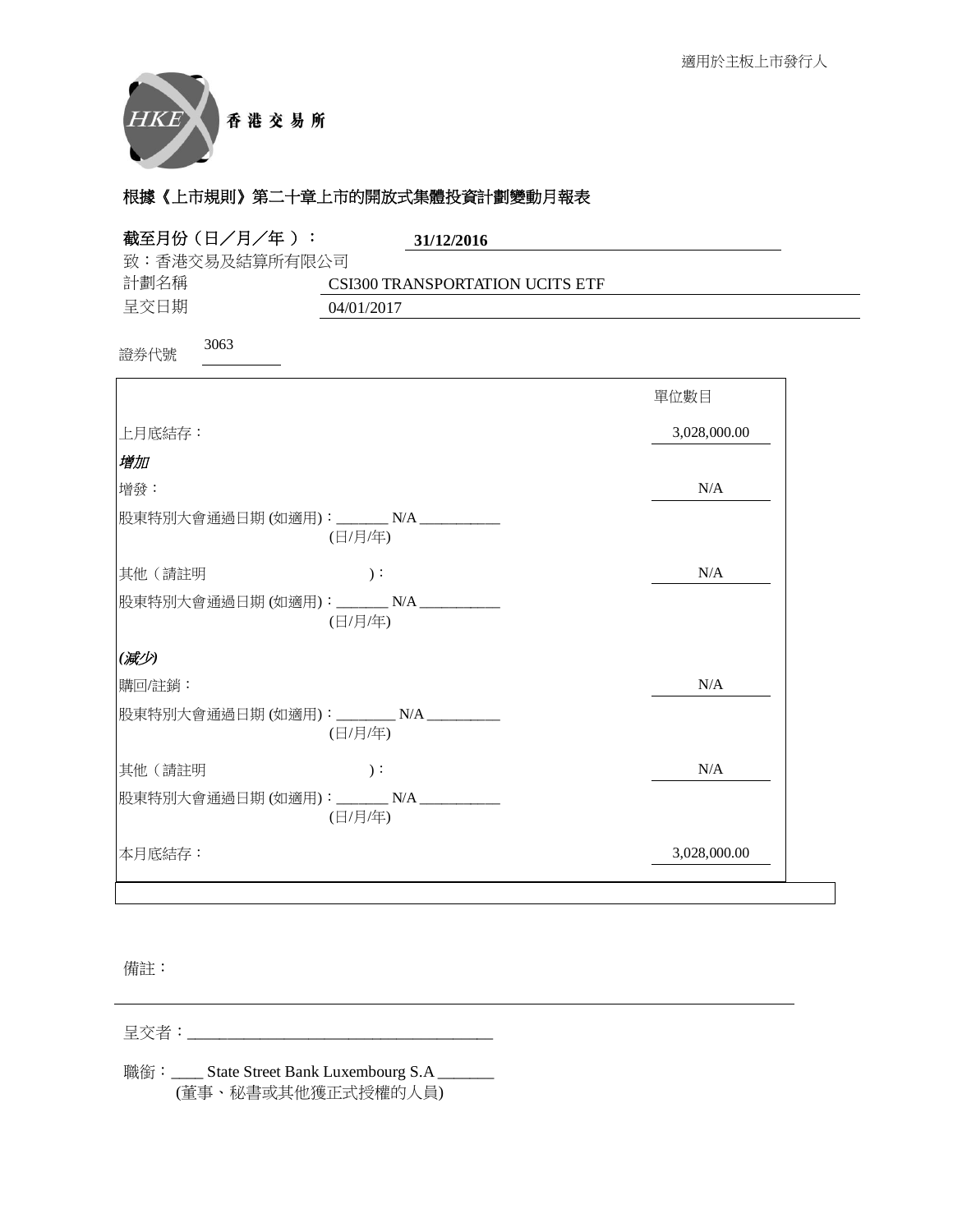

| 致:香港交易及結算所有限公司                                        |              |
|-------------------------------------------------------|--------------|
|                                                       |              |
| 計劃名稱<br>CSI300 ENERGY UCITS ETF<br>呈交日期<br>04/01/2017 |              |
|                                                       |              |
| 3017<br>證券代號                                          |              |
|                                                       | 單位數目         |
| 上月底結存:                                                | 1,426,000.00 |
| 增加                                                    |              |
| 增發:                                                   | N/A          |
| 股東特別大會通過日期(如適用): _______N/A _________<br>(日/月/年)      |              |
| 其他 (請註明<br>$)$ :                                      | N/A          |
| 股東特別大會通過日期(如適用): _______ N/A ___________<br>(日/月/年)   |              |
| (减少)                                                  |              |
| 購回/註銷:                                                | N/A          |
| 股東特別大會通過日期(如適用): ________N/A ________<br>(日/月/年)      |              |
| 其他 (請註明<br>$)$ :                                      | N/A          |
| 股東特別大會通過日期 (如適用):_______ N/A ___________<br>(日/月/年)   |              |
| 本月底結存:                                                | 1,426,000.00 |

## 備註:

⏰Ṍ侭烉\_\_\_\_\_\_\_\_\_\_\_\_\_\_\_\_\_\_\_\_\_\_\_\_\_\_\_\_\_\_\_\_\_\_\_\_\_\_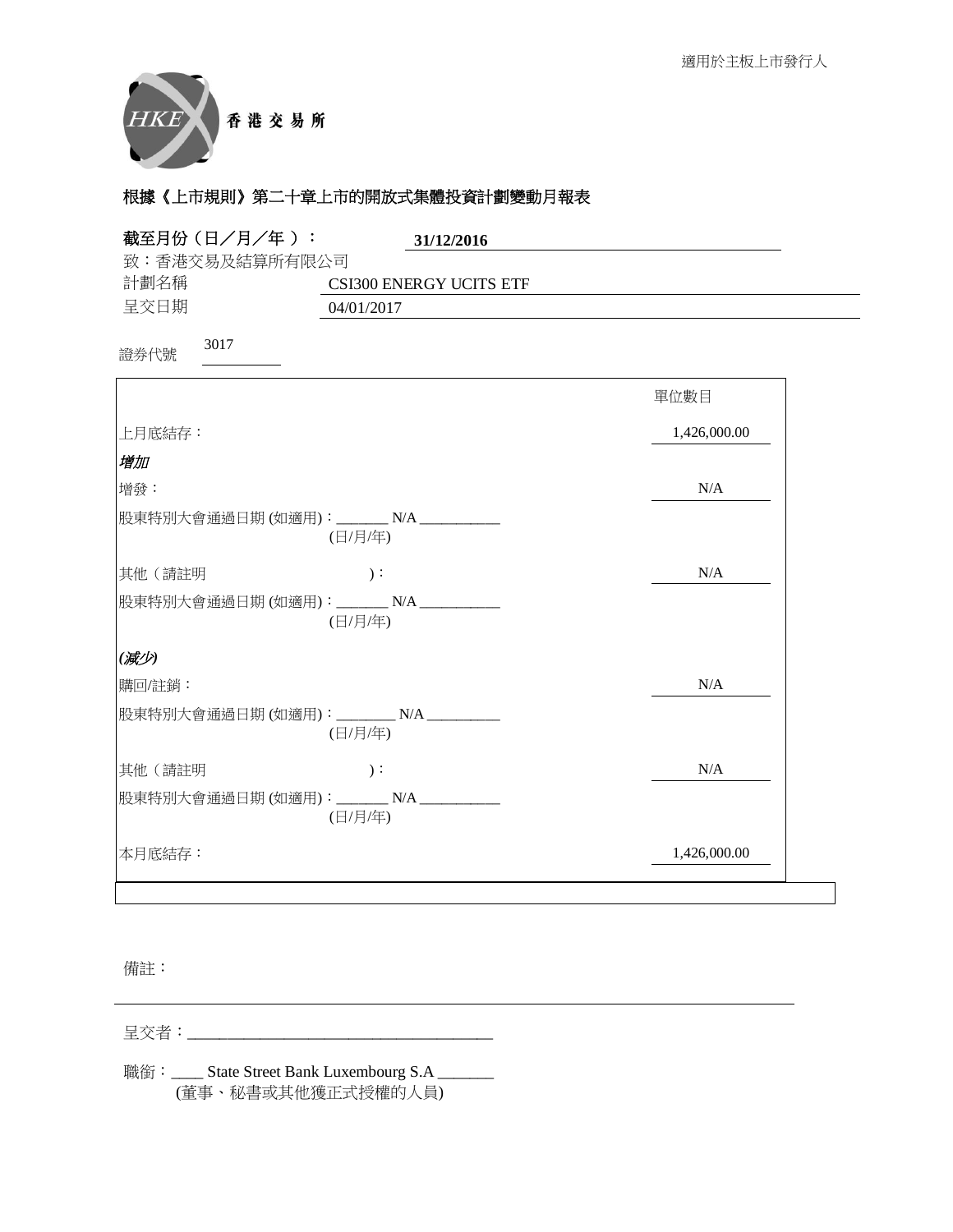

| 截至月份 (日/月/年):  | 31/12/2016                                        |              |
|----------------|---------------------------------------------------|--------------|
| 致:香港交易及結算所有限公司 |                                                   |              |
| 計劃名稱           | CSI300 UTILITIES UCITS ETF                        |              |
| 呈交日期           | 04/01/2017                                        |              |
| 3052<br>證券代號   |                                                   |              |
|                |                                                   | 單位數目         |
| 上月底結存:         |                                                   | 1,996,000.00 |
| 增加             |                                                   |              |
| 增發:            |                                                   | N/A          |
|                | 股東特別大會通過日期(如適用): _______ N/A _________<br>(日/月/年) |              |
| 其他 (請註明        | $)$ :                                             | N/A          |
|                | 股東特別大會通過日期(如適用): ______ N/A __________<br>(日/月/年) |              |
| (减少)           |                                                   |              |
| 購回/註銷:         |                                                   | N/A          |
|                | 股東特別大會通過日期(如適用): _______ N/A _________<br>(日/月/年) |              |
| 其他(請註明         | $)$ :                                             | N/A          |
|                | 股東特別大會通過日期 (如適用):_______ N/A _________<br>(日/月/年) |              |
| 本月底結存:         |                                                   | 1,996,000.00 |

## 備註:

⏰Ṍ侭烉\_\_\_\_\_\_\_\_\_\_\_\_\_\_\_\_\_\_\_\_\_\_\_\_\_\_\_\_\_\_\_\_\_\_\_\_\_\_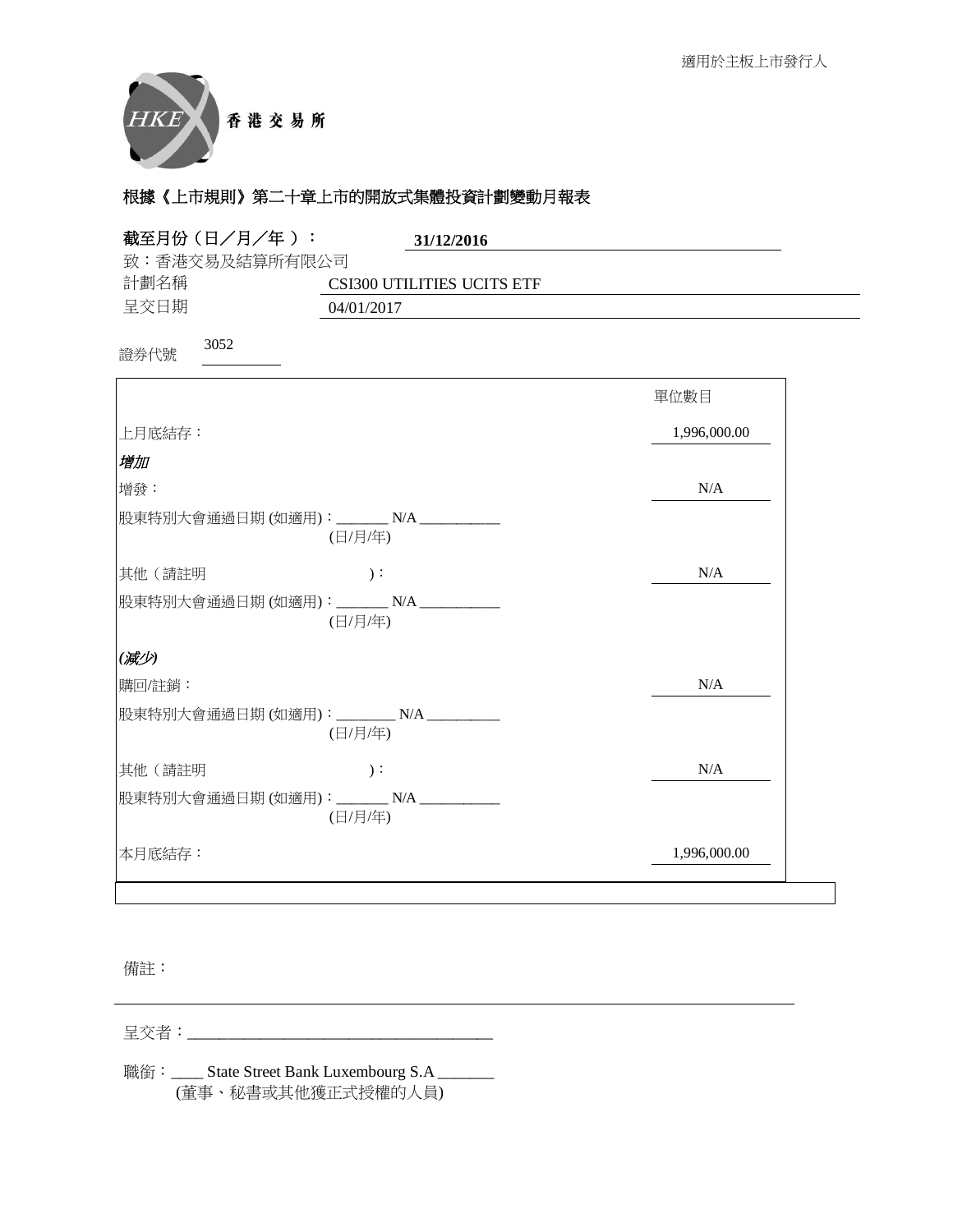

| 截至月份(日/月/年):<br>31/12/2016                         |              |
|----------------------------------------------------|--------------|
| 致:香港交易及結算所有限公司                                     |              |
| 計劃名稱<br>CSI300 INDUSTRIALS UCITS ETF               |              |
| 呈交日期<br>04/01/2017                                 |              |
| 3005<br>證券代號                                       |              |
|                                                    | 單位數目         |
| 上月底結存:                                             | 1,417,000.00 |
| 增加                                                 |              |
| 增發:                                                | N/A          |
| 股東特別大會通過日期 (如適用):_______ N/A __________<br>(日/月/年) |              |
| 其他(請註明<br>$)$ :                                    | N/A          |
| 股東特別大會通過日期(如適用): ______ N/A __________<br>(日/月/年)  |              |
| (减少)                                               |              |
| 購回/註銷:                                             | N/A          |
| 股東特別大會通過日期(如適用): _______ N/A _________<br>(日/月/年)  |              |
| 其他(請註明<br>$)$ :                                    | N/A          |
| 股東特別大會通過日期 (如適用):_______ N/A __________<br>(日/月/年) |              |
| 本月底結存:                                             | 1,417,000.00 |

## 備註:

⏰Ṍ侭烉\_\_\_\_\_\_\_\_\_\_\_\_\_\_\_\_\_\_\_\_\_\_\_\_\_\_\_\_\_\_\_\_\_\_\_\_\_\_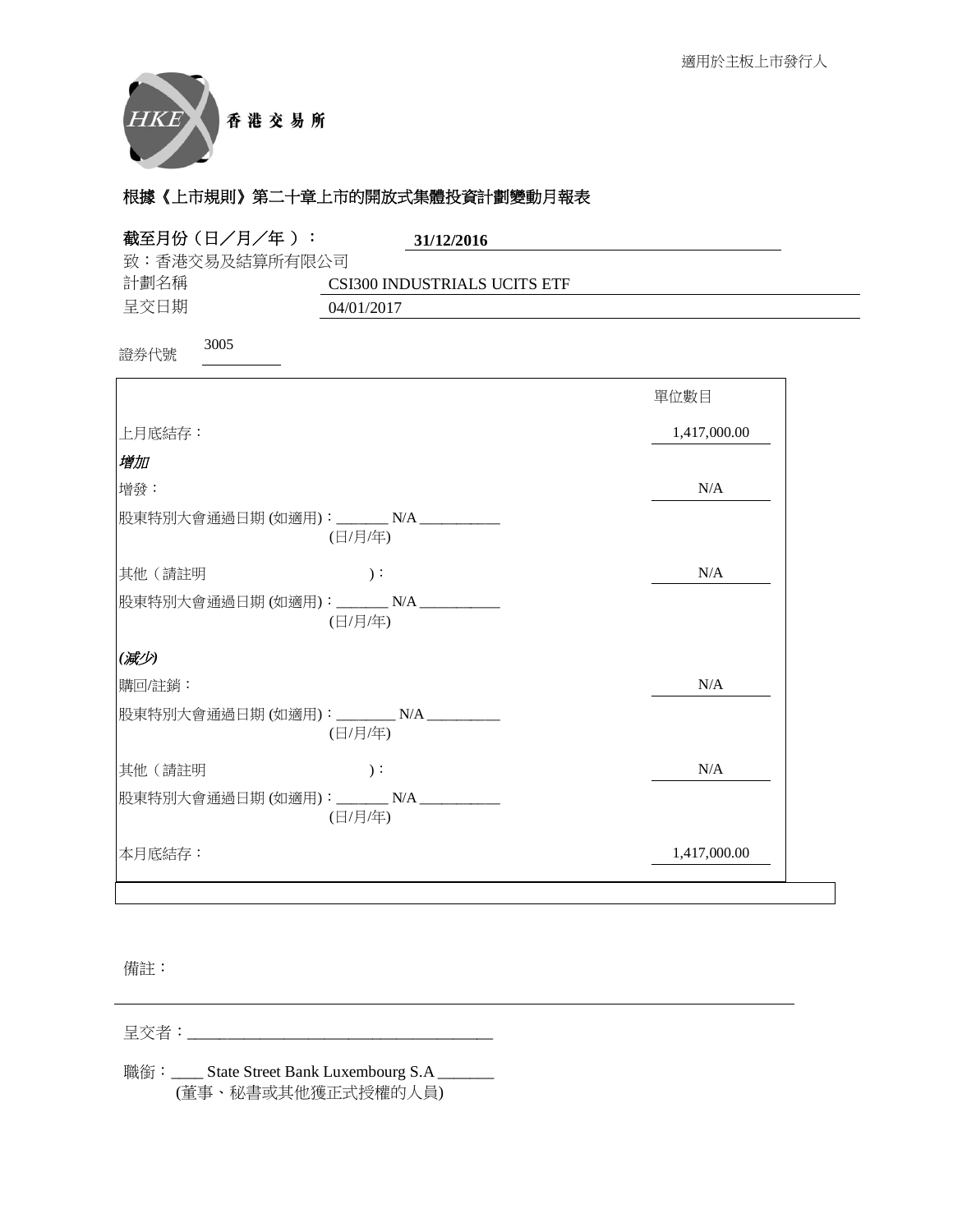

| 截至月份(日/月/年):           | 31/12/2016                                          |              |
|------------------------|-----------------------------------------------------|--------------|
| 致:香港交易及結算所有限公司<br>計劃名稱 | CSI300 FINANCIALS UCITS ETF                         |              |
| 呈交日期                   | 04/01/2017                                          |              |
| 2844<br>證券代號           |                                                     |              |
|                        |                                                     | 單位數目         |
| 上月底結存:                 |                                                     | 1,635,000.00 |
| 增加                     |                                                     |              |
| 增發:                    |                                                     | N/A          |
|                        | 股東特別大會通過日期 (如適用): _______ N/A _________<br>(日/月/年)  |              |
| 其他 (請註明                | $)$ :                                               | N/A          |
|                        | 股東特別大會通過日期(如適用): ______ N/A __________<br>(日/月/年)   |              |
| (减少)                   |                                                     |              |
| 購回/註銷:                 |                                                     | N/A          |
|                        | 股東特別大會通過日期(如適用): ________ N/A __________<br>(日/月/年) |              |
| 其他(請註明                 | $)$ :                                               | N/A          |
|                        | 股東特別大會通過日期(如適用): _______ N/A _________<br>(日/月/年)   |              |
| 本月底結存:                 |                                                     | 1,635,000.00 |

## 備註:

⏰Ṍ侭烉\_\_\_\_\_\_\_\_\_\_\_\_\_\_\_\_\_\_\_\_\_\_\_\_\_\_\_\_\_\_\_\_\_\_\_\_\_\_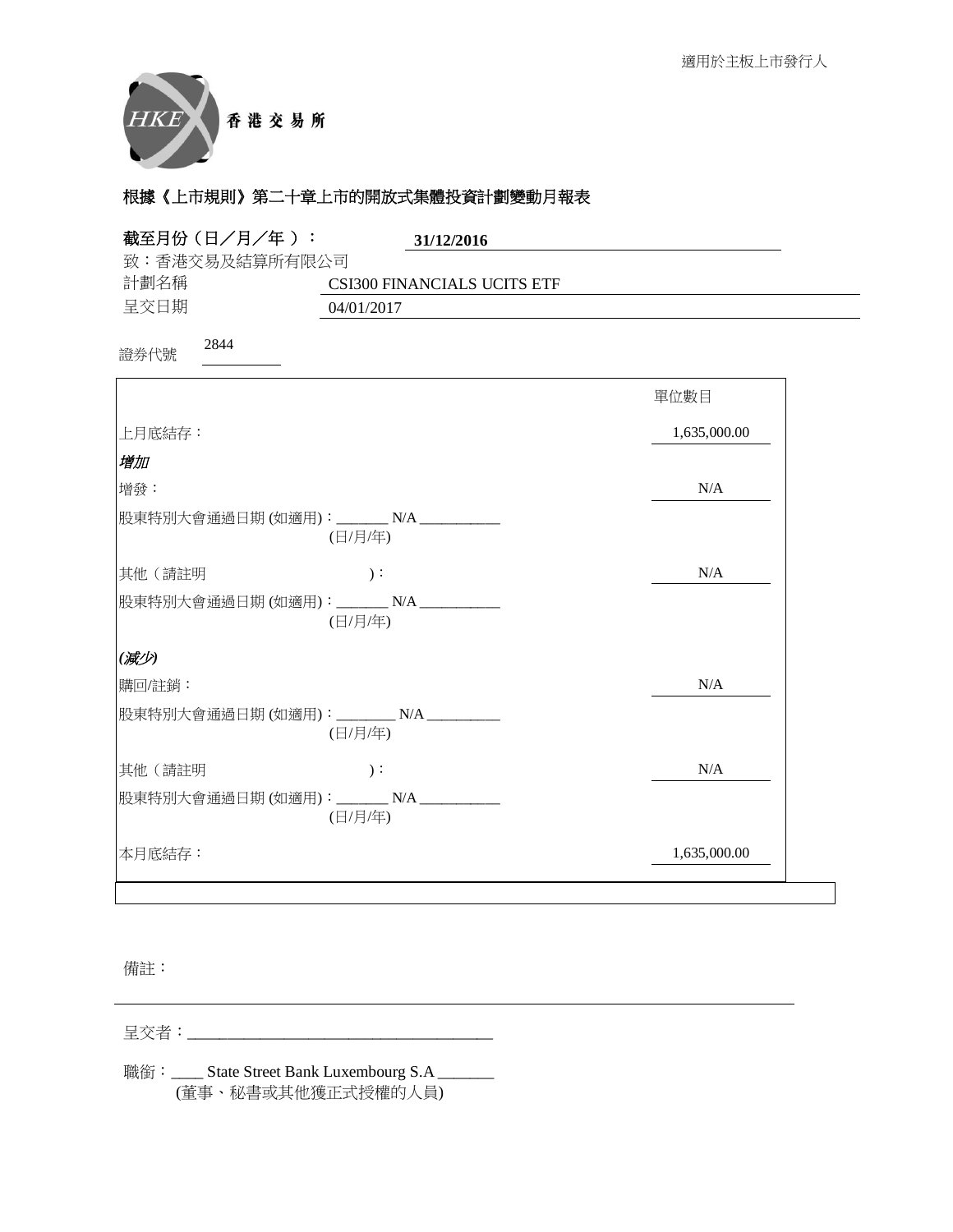

| 截至月份 (日/月/年):  | 31/12/2016                                          |            |
|----------------|-----------------------------------------------------|------------|
| 致:香港交易及結算所有限公司 |                                                     |            |
| 計劃名稱<br>呈交日期   | MSCI INDONESIA INDEX UCITS ETF<br>04/01/2017        |            |
|                |                                                     |            |
| 3099<br>證券代號   |                                                     |            |
|                |                                                     | 單位數目       |
| 上月底結存:         |                                                     | 272,000.00 |
| 增加             |                                                     |            |
| 增發:            |                                                     | N/A        |
|                | 股東特別大會通過日期(如適用): _______ N/A _________<br>(日/月/年)   |            |
| 其他(請註明         | $)$ :                                               | N/A        |
|                | 股東特別大會通過日期(如適用): _______ N/A ___________<br>(日/月/年) |            |
| (减少)           |                                                     |            |
| 購回/註銷:         |                                                     | N/A        |
|                | 股東特別大會通過日期(如適用): ________ N/A __________<br>(日/月/年) |            |
| 其他(請註明         | $)$ :                                               | N/A        |
|                | 股東特別大會通過日期(如適用): _______N/A _________<br>(日/月/年)    |            |
| 本月底結存:         |                                                     | 272,000.00 |

## 備註:

⏰Ṍ侭烉\_\_\_\_\_\_\_\_\_\_\_\_\_\_\_\_\_\_\_\_\_\_\_\_\_\_\_\_\_\_\_\_\_\_\_\_\_\_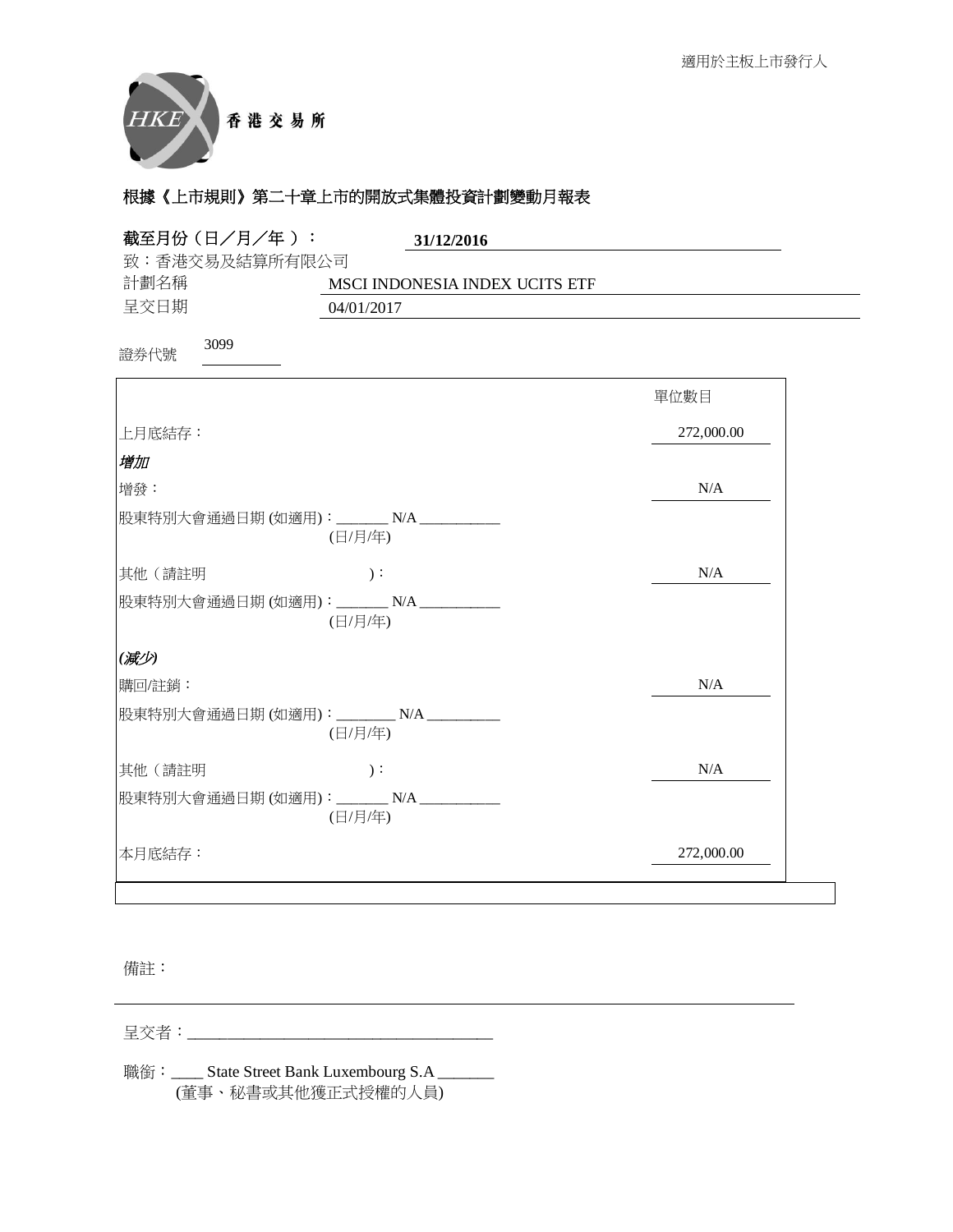

| 截至月份(日/月/年):                             | 31/12/2016                                    |           |
|------------------------------------------|-----------------------------------------------|-----------|
| 致:香港交易及結算所有限公司                           |                                               |           |
| 計劃名稱<br>呈交日期                             | MSCI CHINA INDEX UCITS ETF (DR)<br>04/01/2017 |           |
| 3055<br>證券代號                             |                                               |           |
|                                          |                                               | 單位數目      |
| 上月底結存:                                   |                                               | 90,000.00 |
| 增加                                       |                                               |           |
| 增發:                                      |                                               | N/A       |
| 股東特別大會通過日期 (如適用): _______ N/A _________  | (日/月/年)                                       |           |
| 其他(請註明                                   | $)$ :                                         | N/A       |
| 股東特別大會通過日期(如適用): _______N/A ___________  | (日/月/年)                                       |           |
| (减少)                                     |                                               |           |
| 購回/註銷:                                   |                                               | $\rm N/A$ |
| 股東特別大會通過日期(如適用): ________ N/A __________ | (日/月/年)                                       |           |
| 其他(請註明                                   | $)$ :                                         | N/A       |
| 股東特別大會通過日期 (如適用):_______ N/A __________  | (日/月/年)                                       |           |
| 本月底結存:                                   |                                               | 90,000.00 |

#### 備註:

⏰Ṍ侭烉\_\_\_\_\_\_\_\_\_\_\_\_\_\_\_\_\_\_\_\_\_\_\_\_\_\_\_\_\_\_\_\_\_\_\_\_\_\_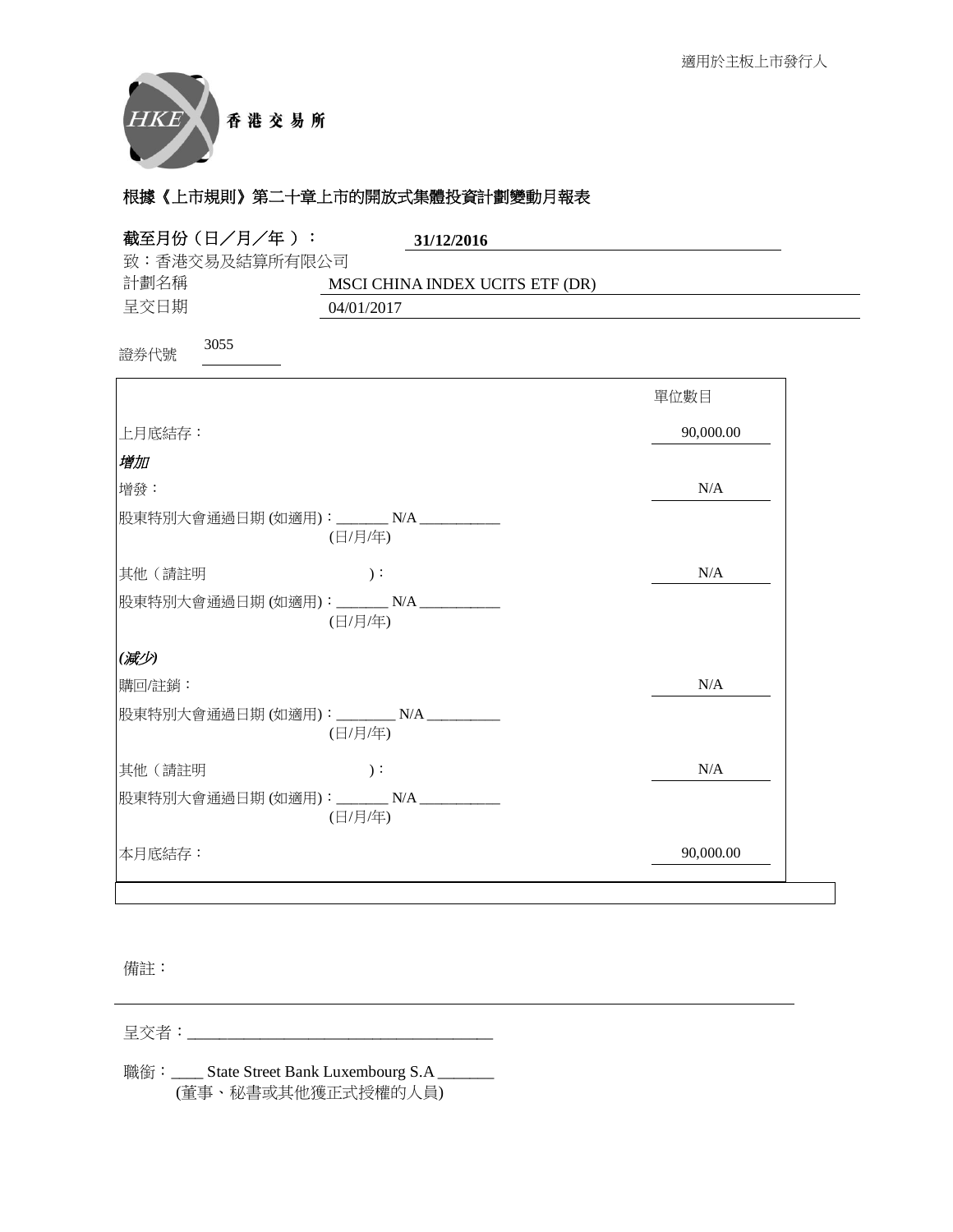

| 截至月份(日/月/年):           | 31/12/2016                                          |            |
|------------------------|-----------------------------------------------------|------------|
| 致:香港交易及結算所有限公司<br>計劃名稱 | MSCI INDIA INDEX UCITS ETF                          |            |
| 呈交日期                   | 04/01/2017                                          |            |
| 3045<br>證券代號           |                                                     |            |
|                        |                                                     | 單位數目       |
| 上月底結存:                 |                                                     | 250,000.00 |
| 增加                     |                                                     |            |
| 增發:                    |                                                     | $\rm N/A$  |
|                        | 股東特別大會通過日期 (如適用):_______ N/A __________<br>(日/月/年)  |            |
| 其他 (請註明                | $)$ :                                               | N/A        |
|                        | 股東特別大會通過日期(如適用): _______ N/A ___________<br>(日/月/年) |            |
| (减少)                   |                                                     |            |
| 購回/註銷:                 |                                                     | N/A        |
|                        | 股東特別大會通過日期(如適用): ________N/A __________<br>(日/月/年)  |            |
| 其他(請註明                 | $)$ :                                               | N/A        |
|                        | 股東特別大會通過日期 (如適用): _______ N/A __________<br>(日/月/年) |            |
| 本月底結存:                 |                                                     | 250,000.00 |

## 備註:

⏰Ṍ侭烉\_\_\_\_\_\_\_\_\_\_\_\_\_\_\_\_\_\_\_\_\_\_\_\_\_\_\_\_\_\_\_\_\_\_\_\_\_\_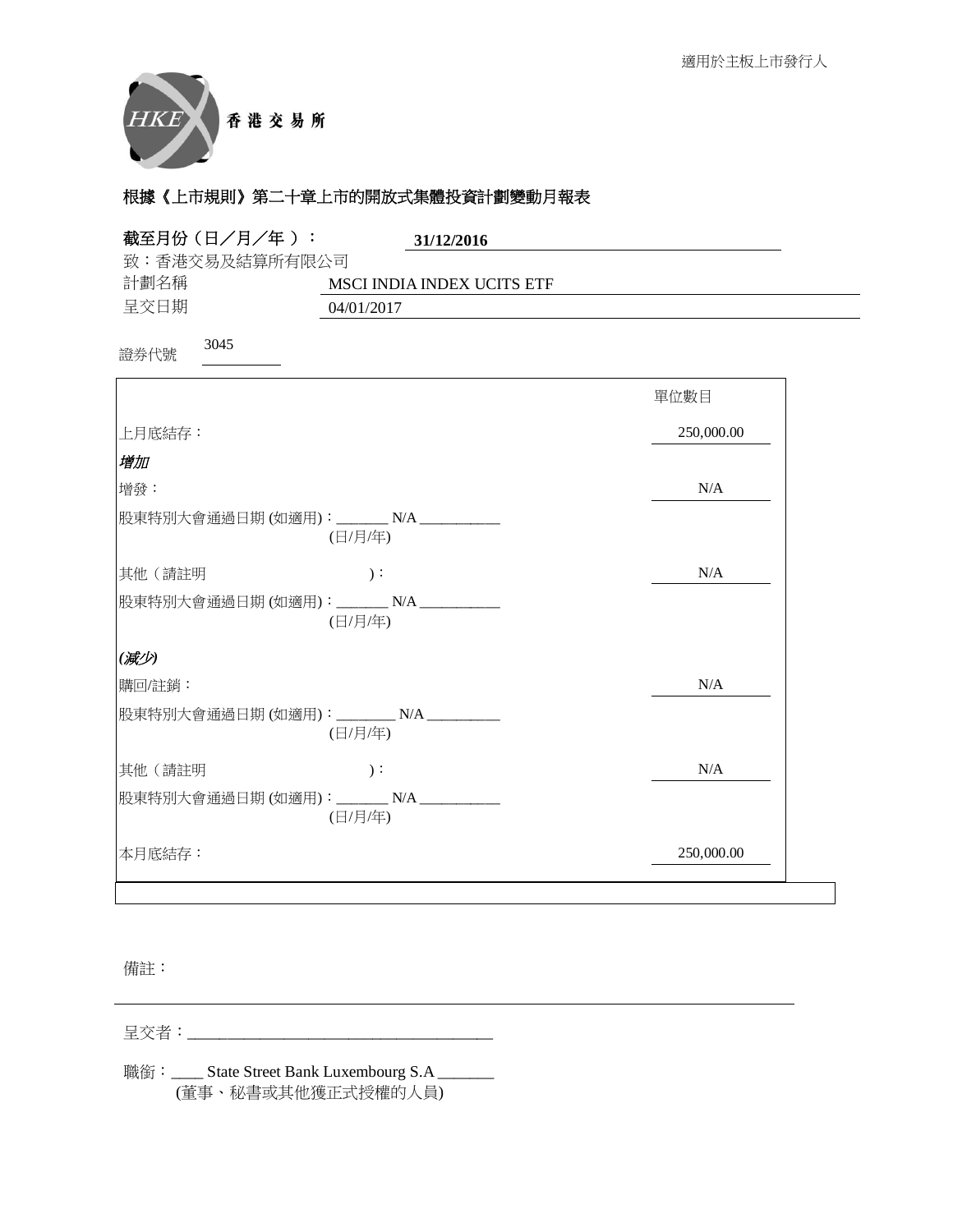

| 截至月份(日/月/年):<br>31/12/2016                                   |           |
|--------------------------------------------------------------|-----------|
| 致:香港交易及結算所有限公司<br>計劃名稱<br>MSCI MALAYSIA INDEX UCITS ETF (DR) |           |
| 呈交日期<br>04/01/2017                                           |           |
| 3082<br>證券代號                                                 |           |
|                                                              | 單位數目      |
| 上月底結存:                                                       | 96,000.00 |
| 增加                                                           |           |
| 增發:                                                          | N/A       |
| 股東特別大會通過日期 (如適用):_______ N/A _________<br>(日/月/年)            |           |
| 其他(請註明<br>$)$ :                                              | N/A       |
| 股東特別大會通過日期 (如適用):_______ N/A _________<br>(日/月/年)            |           |
| (减少)                                                         |           |
| 購回/註銷:                                                       | N/A       |
| 股東特別大會通過日期(如適用): ________N/A _________<br>(日/月/年)            |           |
| 其他(請註明<br>$)$ :                                              | N/A       |
| 股東特別大會通過日期(如適用): _______ N/A ________<br>(日/月/年)             |           |
| 本月底結存:                                                       | 96,000.00 |

## 備註:

⏰Ṍ侭烉\_\_\_\_\_\_\_\_\_\_\_\_\_\_\_\_\_\_\_\_\_\_\_\_\_\_\_\_\_\_\_\_\_\_\_\_\_\_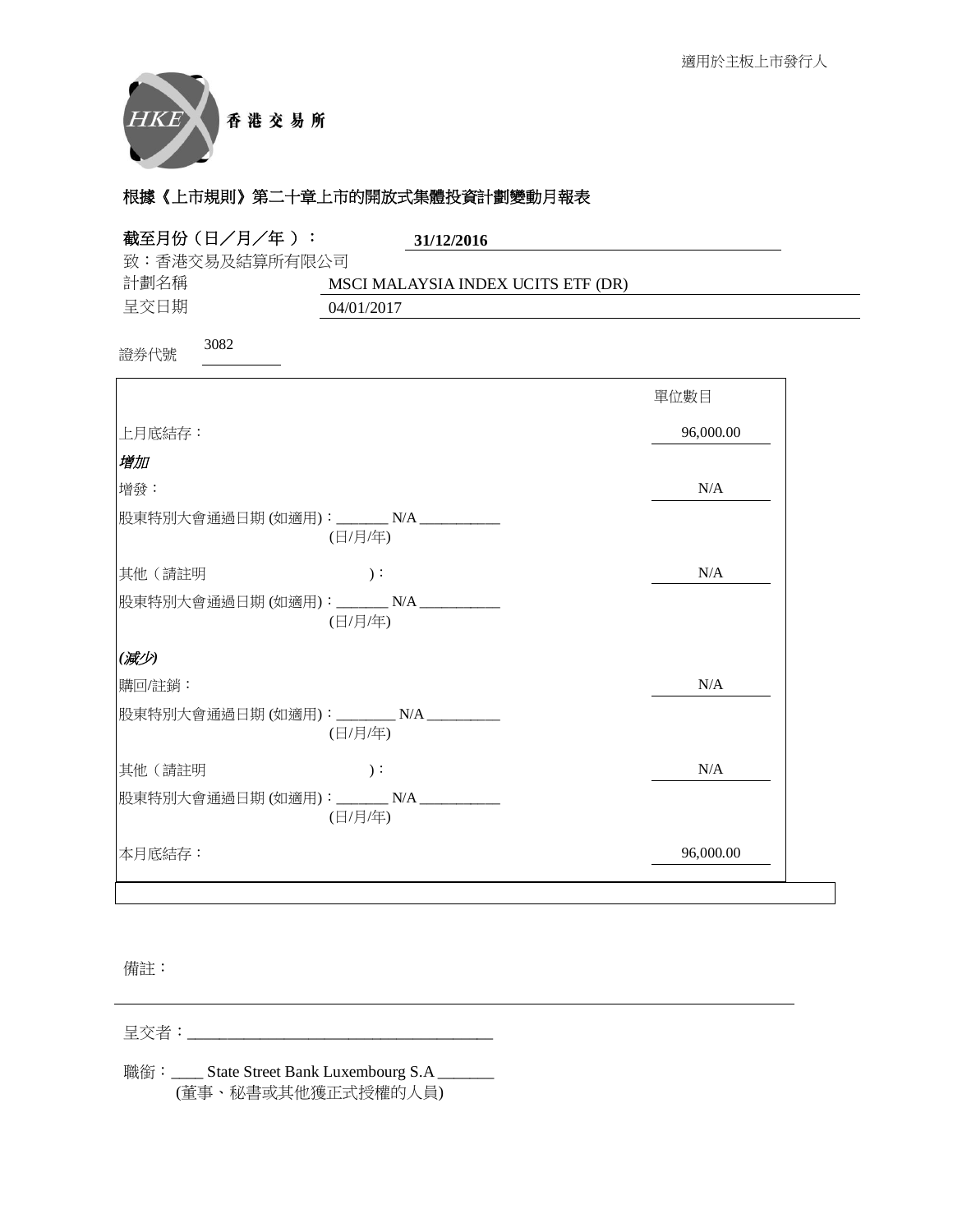

| 截至月份 (日/月/年):  | 31/12/2016                                          |            |
|----------------|-----------------------------------------------------|------------|
| 致:香港交易及結算所有限公司 |                                                     |            |
| 計劃名稱           | MSCI THAILAND INDEX UCITS ETF (DR)                  |            |
| 呈交日期           | 04/01/2017                                          |            |
| 3092<br>證券代號   |                                                     |            |
|                |                                                     | 單位數目       |
| 上月底結存:         |                                                     | 109,000.00 |
| 增加             |                                                     |            |
| 增發:            |                                                     | N/A        |
|                | 股東特別大會通過日期 (如適用): _______ N/A _________<br>(日/月/年)  |            |
| 其他(請註明         | $)$ :                                               | N/A        |
|                | 股東特別大會通過日期(如適用): _______ N/A ___________<br>(日/月/年) |            |
| (减少)           |                                                     |            |
| 購回/註銷:         |                                                     | N/A        |
|                | 股東特別大會通過日期(如適用): ________N/A __________<br>(日/月/年)  |            |
| 其他(請註明         | $)$ :                                               | N/A        |
|                | 股東特別大會通過日期(如適用): _______ N/A _________<br>(日/月/年)   |            |
| 本月底結存:         |                                                     | 109,000.00 |

## 備註:

⏰Ṍ侭烉\_\_\_\_\_\_\_\_\_\_\_\_\_\_\_\_\_\_\_\_\_\_\_\_\_\_\_\_\_\_\_\_\_\_\_\_\_\_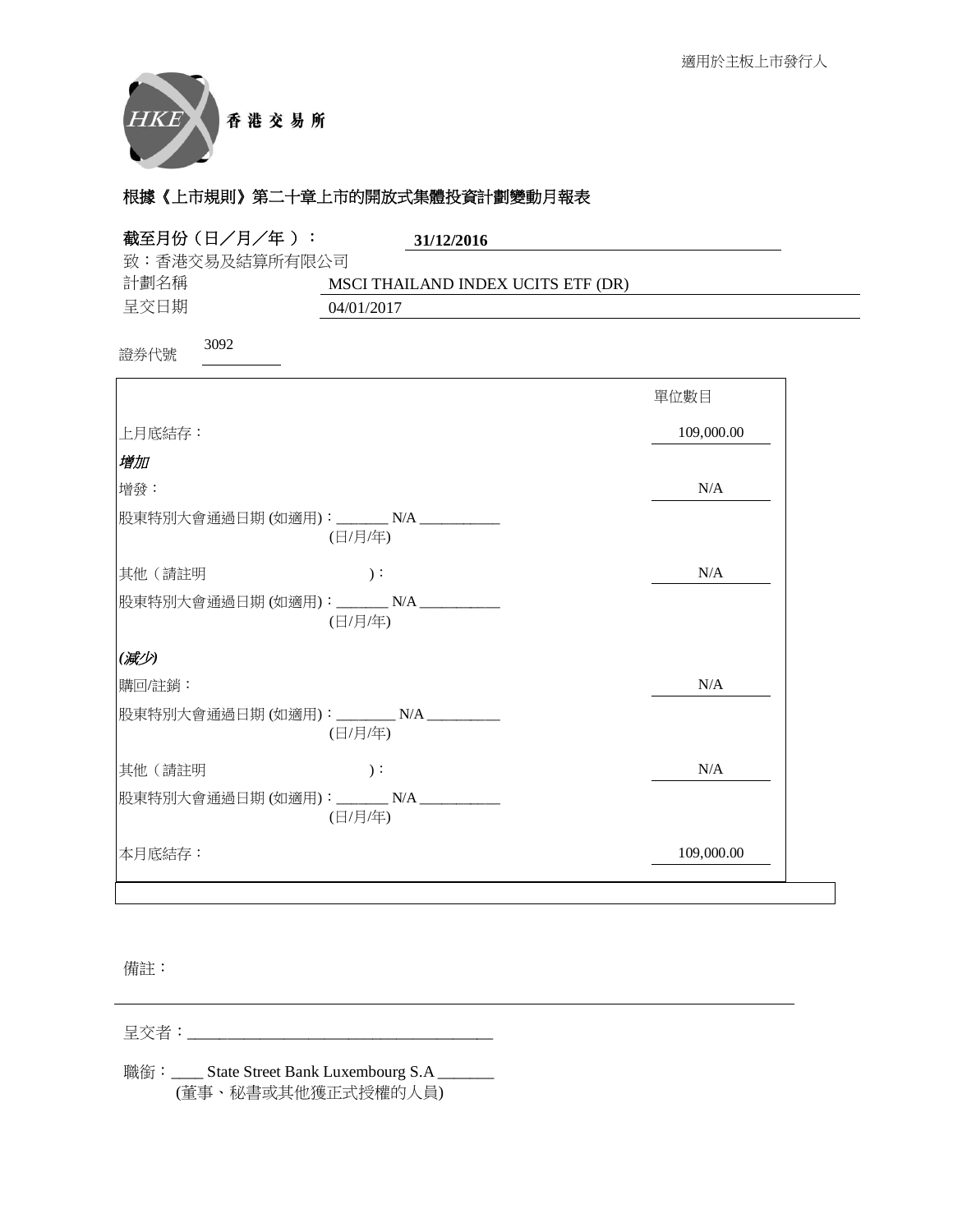

| 截至月份(日/月/年):<br>31/12/2016                          |           |
|-----------------------------------------------------|-----------|
| 致:香港交易及結算所有限公司                                      |           |
| 計劃名稱<br>AUSTRALIAN DOLLAR CASH UCITS ETF            |           |
| 呈交日期<br>04/01/2017                                  |           |
| 3026<br>證券代號                                        |           |
|                                                     | 單位數目      |
| 上月底結存:                                              | 60,130.00 |
| 增加                                                  |           |
| 增發:                                                 | N/A       |
| 股東特別大會通過日期 (如適用):_______ N/A _________<br>(日/月/年)   |           |
| 其他 (請註明<br>$)$ :                                    | N/A       |
| 股東特別大會通過日期(如適用): _______ N/A ___________<br>(日/月/年) |           |
| (减少)                                                |           |
| 購回/註銷:                                              | N/A       |
| 股東特別大會通過日期(如適用): ________ N/A __________<br>(日/月/年) |           |
| 其他(請註明<br>$)$ :                                     | N/A       |
| 股東特別大會通過日期 (如適用):_______ N/A __________<br>(日/月/年)  |           |
| 本月底結存:                                              | 60,130.00 |

#### 備註:

⏰Ṍ侭烉\_\_\_\_\_\_\_\_\_\_\_\_\_\_\_\_\_\_\_\_\_\_\_\_\_\_\_\_\_\_\_\_\_\_\_\_\_\_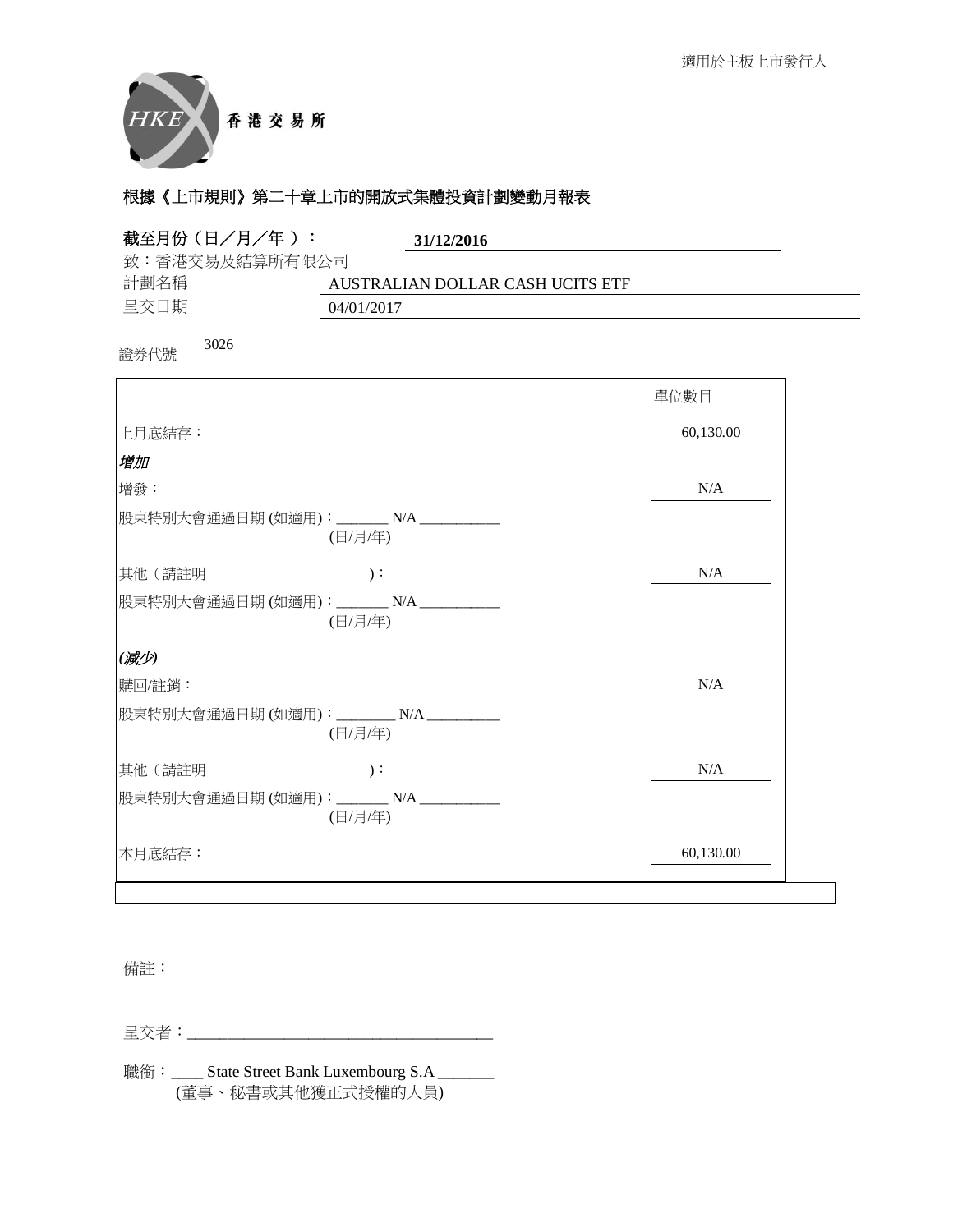

| 截至月份 (日/月/年):<br>致:香港交易及結算所有限公司 | 31/12/2016                                          |              |
|---------------------------------|-----------------------------------------------------|--------------|
| 計劃名稱                            | MSCI BANGLADESH IM INDEX UCITS ETF                  |              |
| 呈交日期                            | 04/01/2017                                          |              |
| 3105<br>證券代號                    |                                                     |              |
|                                 |                                                     | 單位數目         |
| 上月底結存:                          |                                                     | 1,210,000.00 |
| 增加                              |                                                     |              |
| 增發:                             |                                                     | N/A          |
|                                 | 股東特別大會通過日期 (如適用):_______ N/A __________<br>(日/月/年)  |              |
| 其他(請註明                          | $)$ :                                               | N/A          |
|                                 | 股東特別大會通過日期 (如適用): _______ N/A __________<br>(日/月/年) |              |
| (减少)                            |                                                     |              |
| 購回/註銷:                          |                                                     | N/A          |
|                                 | 股東特別大會通過日期 (如適用):________ N/A __________<br>(日/月/年) |              |
| 其他(請註明                          | $)$ :                                               | N/A          |
|                                 | 股東特別大會通過日期(如適用): _______ N/A ___________<br>(日/月/年) |              |
| 本月底結存:                          |                                                     | 1,210,000.00 |

#### 備註:

⏰Ṍ侭烉\_\_\_\_\_\_\_\_\_\_\_\_\_\_\_\_\_\_\_\_\_\_\_\_\_\_\_\_\_\_\_\_\_\_\_\_\_\_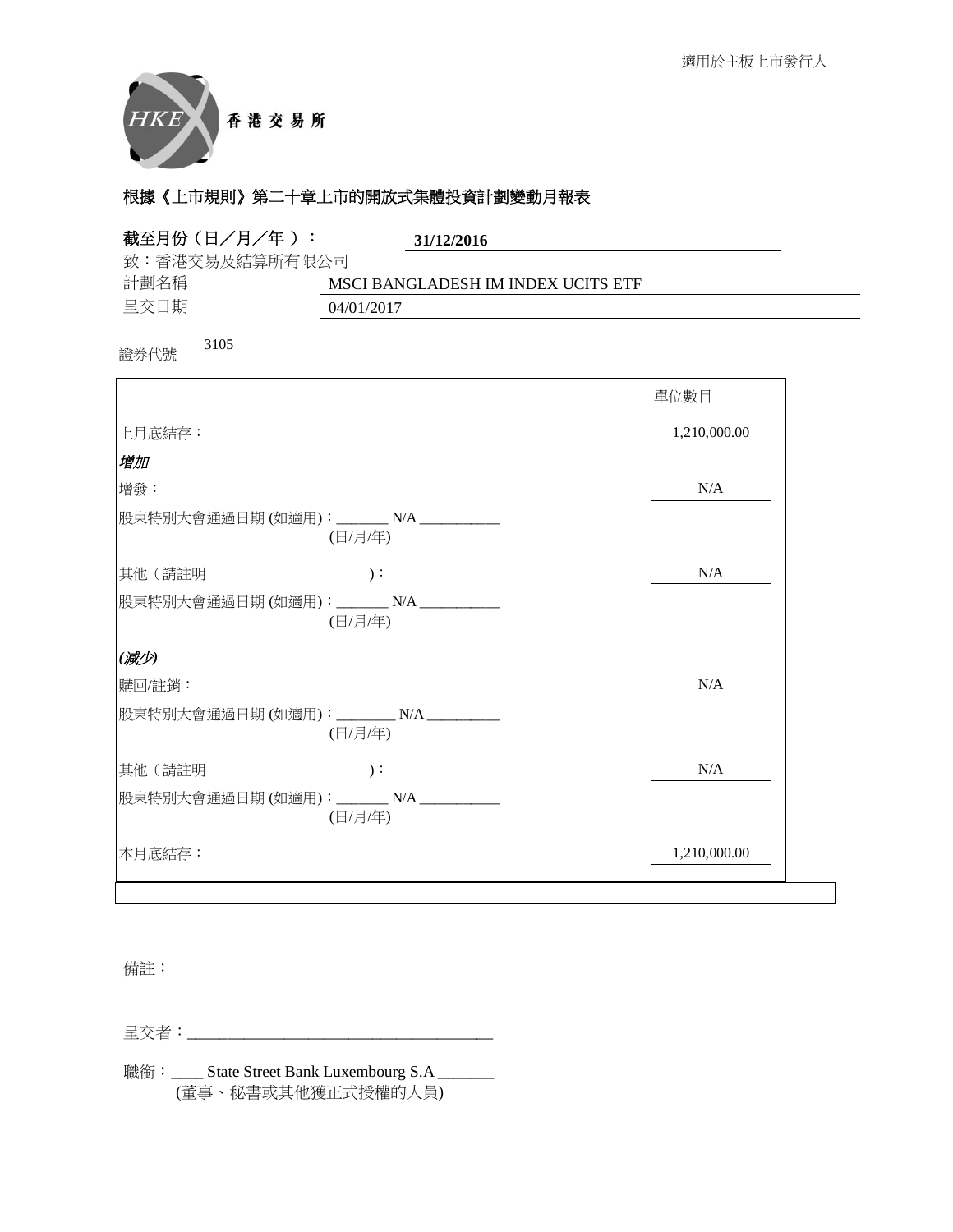

| 截至月份(日/月/年):<br>31/12/2016                                 |            |
|------------------------------------------------------------|------------|
| 致:香港交易及結算所有限公司<br>計劃名稱<br>MSCI PAKISTAN IM INDEX UCITS ETF |            |
| 呈交日期<br>04/01/2017                                         |            |
| 3106<br>證券代號                                               |            |
|                                                            | 單位數目       |
| 上月底結存:                                                     | 906,000.00 |
| 增加                                                         |            |
| 增發:                                                        | N/A        |
| 股東特別大會通過日期 (如適用):_______ N/A __________<br>(日/月/年)         |            |
| 其他(請註明<br>$\cdot$ :                                        | N/A        |
| 股東特別大會通過日期 (如適用): _______ N/A ___________<br>(日/月/年)       |            |
| (减少)                                                       |            |
| 購回/註銷:                                                     | N/A        |
| 股東特別大會通過日期(如適用): _______ N/A_<br>(日/月/年)                   |            |
| 其他(請註明<br>$)$ :                                            | N/A        |
| 股東特別大會通過日期(如適用): _______ N/A _________<br>(日/月/年)          |            |
| 本月底結存:                                                     | 906,000.00 |

#### 備註:

⏰Ṍ侭烉\_\_\_\_\_\_\_\_\_\_\_\_\_\_\_\_\_\_\_\_\_\_\_\_\_\_\_\_\_\_\_\_\_\_\_\_\_\_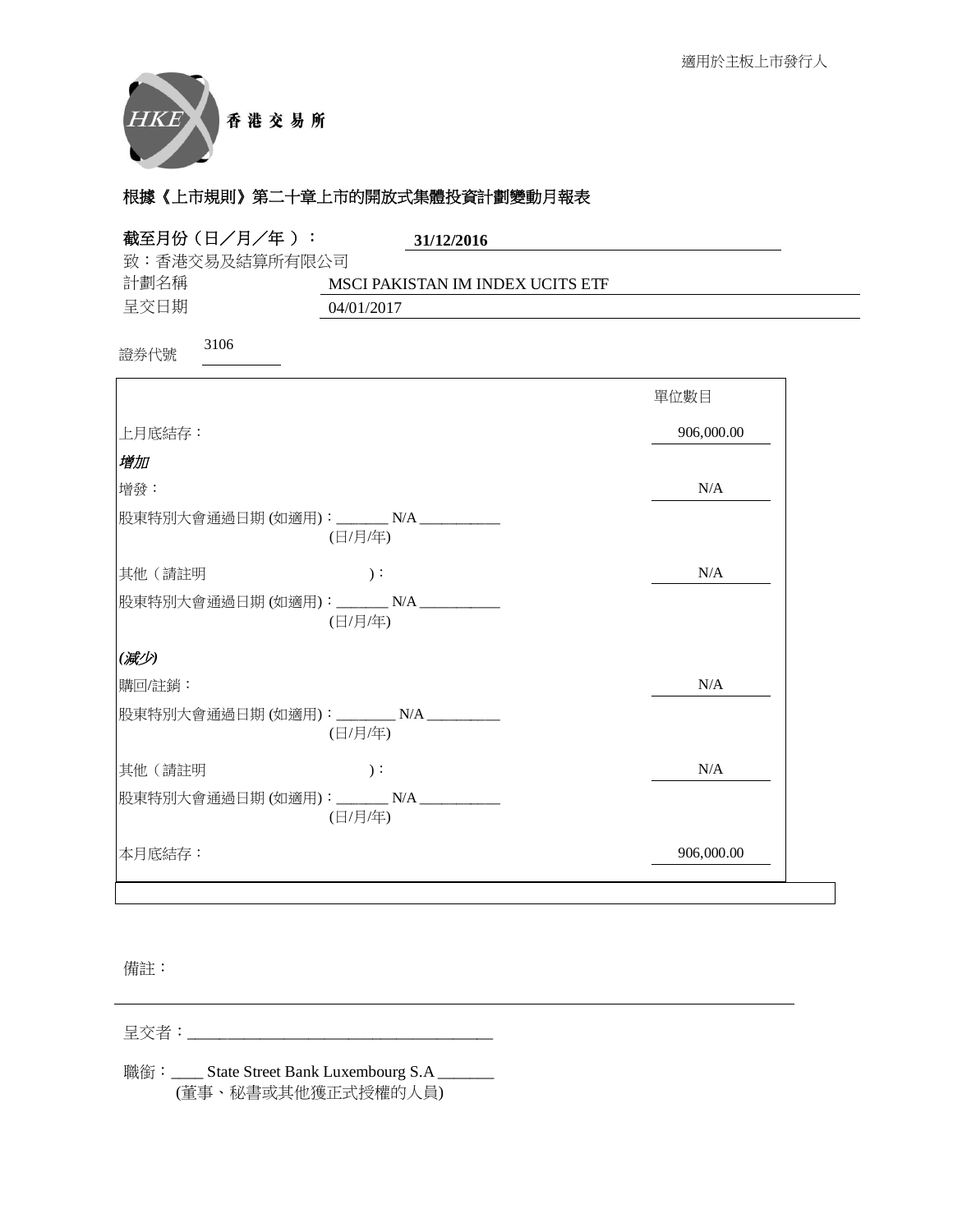

| 截至月份(日/月/年):<br>31/12/2016<br>致:香港交易及結算所有限公司<br>計劃名稱<br>MSCI SINGAPORE IM INDEX UCITS ETF (DR) |              |
|------------------------------------------------------------------------------------------------|--------------|
| 呈交日期<br>04/01/2017                                                                             |              |
| 3065<br>證券代號                                                                                   |              |
|                                                                                                | 單位數目         |
| 上月底結存:                                                                                         | 1,180,000.00 |
| 增加                                                                                             |              |
| 增發:                                                                                            | N/A          |
| 股東特別大會通過日期 (如適用):_______ N/A _________<br>(日/月/年)                                              |              |
| 其他(請註明<br>$)$ :                                                                                | N/A          |
| 股東特別大會通過日期 (如適用):_______ N/A __________<br>(日/月/年)                                             |              |
| (减少)                                                                                           |              |
| 購回/註銷:                                                                                         | N/A          |
| 股東特別大會通過日期(如適用): ________N/A _________<br>(日/月/年)                                              |              |
| 其他(請註明<br>$)$ :                                                                                | N/A          |
| 股東特別大會通過日期(如適用): _______ N/A ________<br>(日/月/年)                                               |              |
| 本月底結存:                                                                                         | 1,180,000.00 |

## 備註:

⏰Ṍ侭烉\_\_\_\_\_\_\_\_\_\_\_\_\_\_\_\_\_\_\_\_\_\_\_\_\_\_\_\_\_\_\_\_\_\_\_\_\_\_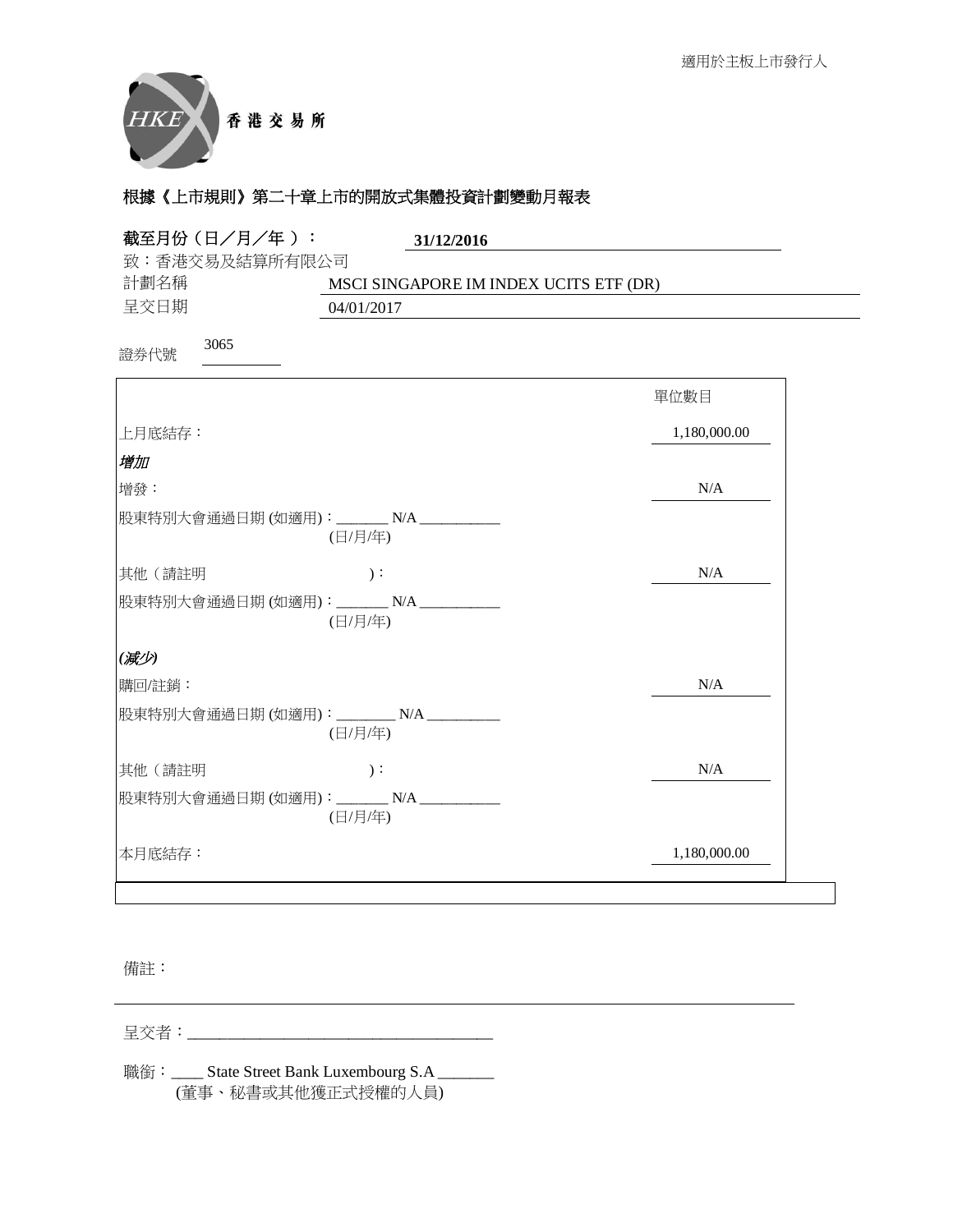

| 截至月份(日/月/年):<br>31/12/2016<br>致:香港交易及結算所有限公司<br>計劃名稱<br>MSCI PHILIPPINES IM INDEX UCITS ETF (DR)<br>呈交日期<br>04/01/2017 |            |
|------------------------------------------------------------------------------------------------------------------------|------------|
| 3016<br>證券代號                                                                                                           |            |
|                                                                                                                        | 單位數目       |
| 上月底結存:                                                                                                                 | 795,000.00 |
| 增加                                                                                                                     |            |
| 增發:                                                                                                                    | N/A        |
| 股東特別大會通過日期 (如適用): _______ N/A _______<br>(日/月/年)                                                                       |            |
| 其他(請註明<br>$\mathcal{C}$ :                                                                                              | N/A        |
| 股東特別大會通過日期 (如適用):_______ N/A __________<br>(日/月/年)                                                                     |            |
| (减少)                                                                                                                   |            |
| 購回/註銷:                                                                                                                 | N/A        |
| 股東特別大會通過日期 (如適用):________ N/A _________<br>(日/月/年)                                                                     |            |
| 其他(請註明<br>$)$ :                                                                                                        | N/A        |
| 股東特別大會通過日期(如適用): _______ N/A _______<br>(日/月/年)                                                                        |            |
| 本月底結存:                                                                                                                 | 795,000.00 |

## 備註:

⏰Ṍ侭烉\_\_\_\_\_\_\_\_\_\_\_\_\_\_\_\_\_\_\_\_\_\_\_\_\_\_\_\_\_\_\_\_\_\_\_\_\_\_